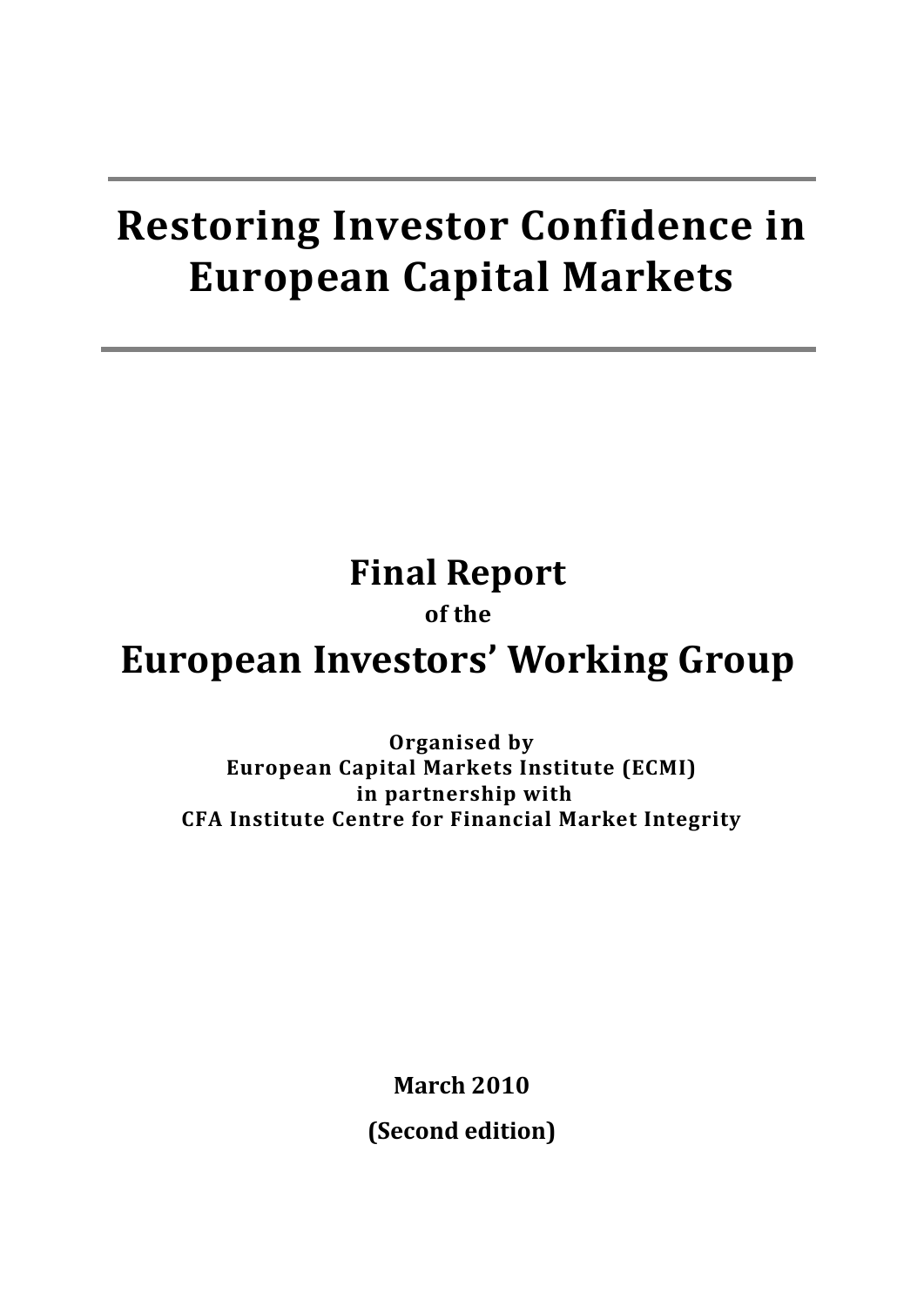#### Cover photo credit © European Union, 2010

#### ISBN 978‐92‐9079‐973‐3

© Copyright 2010, European Capital Markets Institute and CFA Institute Centre for Financial Market Integrity.

All rights reserved. No part of this publication may be reproduced, stored in a retrieval system or transmitted in any form or by any means – electronic, mechanical, photocopying, recording or otherwise – without the prior permission of the European Capital Markets Institute and the CFA Institute Centre for Financial Market Integrity.

> CFA Institute Centre for Financial Market Integrity One Canada Square, Canary Wharf, London E14 5AB Email: cfacentre@cfainstitute.org Website: www.cfainstitute.org/centre

European Capital Markets Institute at the Centre for European Policy Studies Place du Congrès 1, B‐1000 Brussels Tel: (32.2) 229.39.11 Fax: (32.2) 219.41.51 Email: info@eurocapitalmarkets.org Website: www.eurocapitalmarkets.org

www.ceps.eu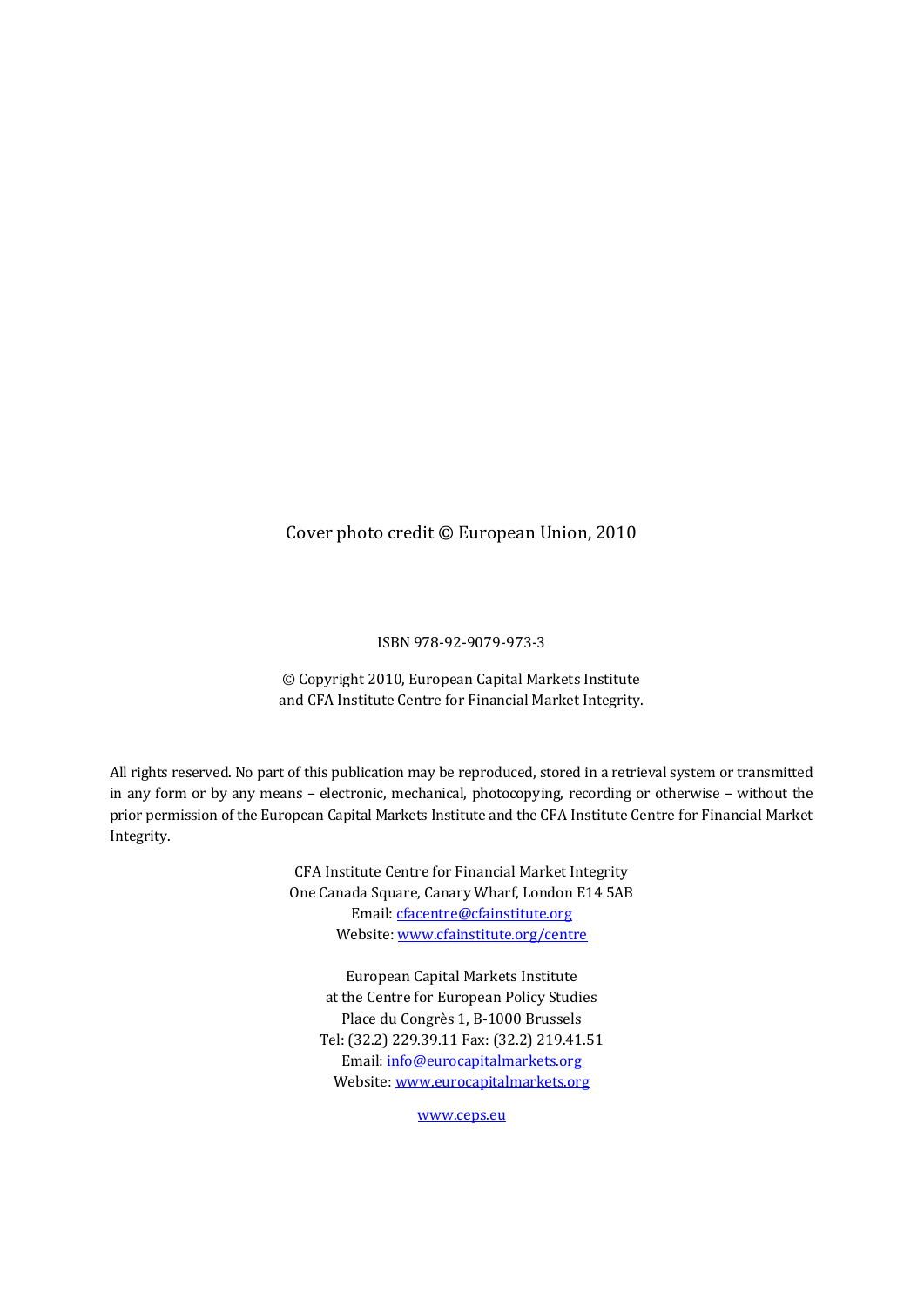## **Members of the European Investors' Working Group**

Chairman:

| <b>Fabrice Demarigny</b>                    | Attorney at Law, Global Head of Capital Markets Activities<br>of Mazars Group, Member of the Board of ECMI and former<br>Secretary General, CESR |  |
|---------------------------------------------|--------------------------------------------------------------------------------------------------------------------------------------------------|--|
| Members:                                    |                                                                                                                                                  |  |
| <b>Carl Bang</b>                            | CEO and Chairman, State Street Global Advisors - France                                                                                          |  |
| <b>Alan Brown</b>                           | Group CIO - Schroders                                                                                                                            |  |
| <b>Jean-Pierre Casey</b>                    | Vice President, Product & Technical Compliance, Barclays<br>Wealth                                                                               |  |
| <b>Charles Cronin</b>                       | Head EMEA, CFA Institute Centre                                                                                                                  |  |
| <b>Gerben Everts</b>                        | Compliance Officer and Senior Counsel, APG                                                                                                       |  |
| <b>Karel Lannoo</b>                         | CEO, Centre for European Policy Studies                                                                                                          |  |
| <b>Markus Miederhoff</b>                    | General Counsel Europe, Allianz Global Investors Europe<br>GmbH                                                                                  |  |
| <b>David Pitt-Watson</b>                    | Senior Advisor - Hermes, UK                                                                                                                      |  |
| <b>Guillaume Prache</b>                     | Managing Director, EuroInvestors                                                                                                                 |  |
| <b>Ragnhild Wiborg</b>                      | CEO, Wiborg Kapitalförvaltning AB                                                                                                                |  |
| Observers:                                  |                                                                                                                                                  |  |
| <b>Martin Manuzi</b>                        | Institute of Chartered Accountants of England and Wales                                                                                          |  |
| <b>Carlos Angel Lopez</b><br><b>Marqués</b> | International Affairs, BME - Chair FESE-MiFID Task Force                                                                                         |  |
| Staff:                                      |                                                                                                                                                  |  |
| <b>Diego Valiante</b><br>(Secretary)        | European Capital Markets Institute (ECMI)                                                                                                        |  |
| Andrea Grifoni                              | CFA Institute Centre for Financial Market Integrity                                                                                              |  |
| <b>Martin Sjoberg</b>                       | CFA Institute Centre for Financial Market Integrity                                                                                              |  |
|                                             |                                                                                                                                                  |  |

#### **Disclaimer**

Affiliations are provided for identification purposes only. EIWG members participated as individuals; the report reflects their own views and not those of organisations with which they are affiliated. The report is approved and supported by all Group members. However, members may not necessarily agree on all the detailed issues.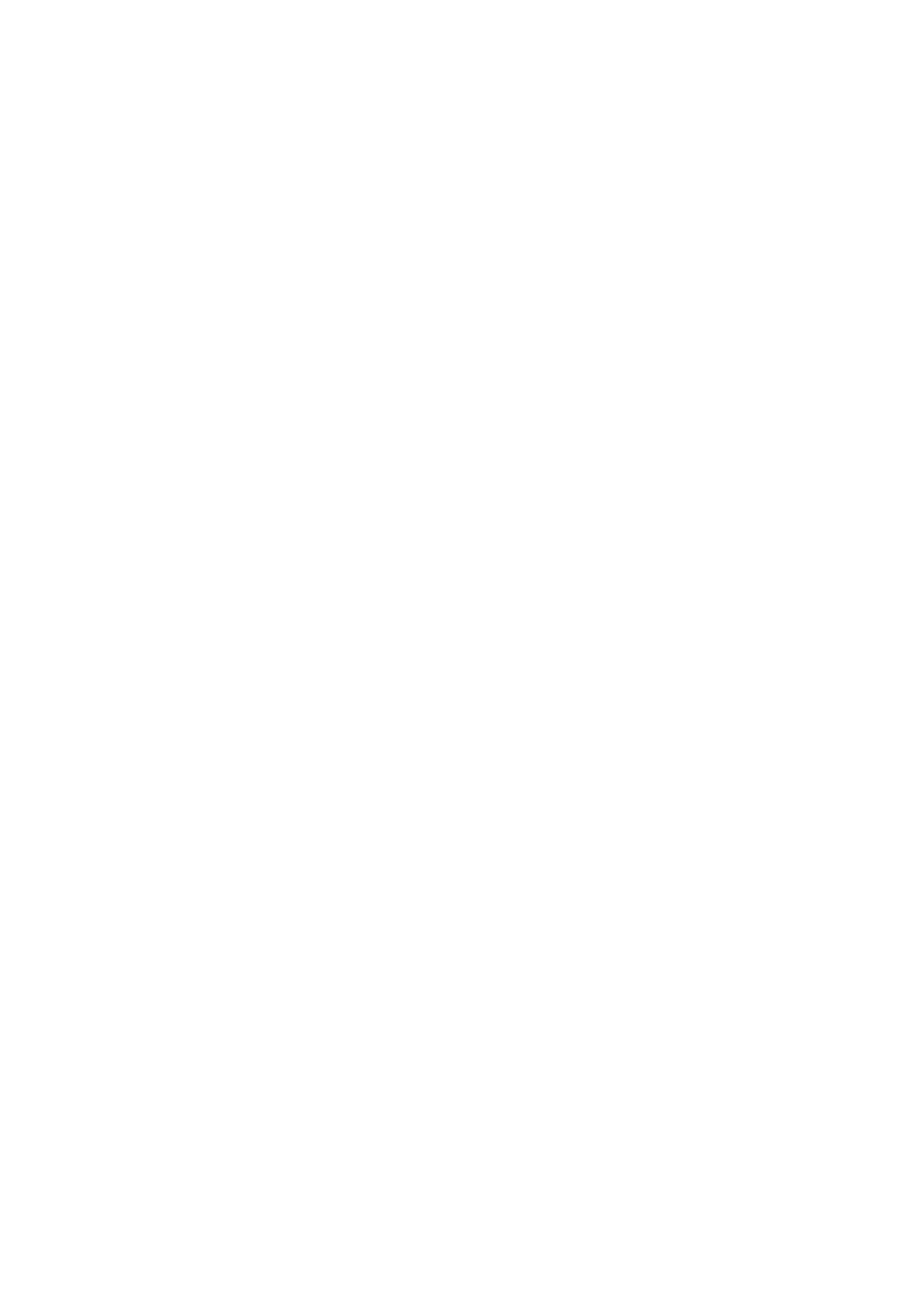## **Table of Contents**

| $Our Mandate\n\frac{1}{1}$                                                              |  |  |
|-----------------------------------------------------------------------------------------|--|--|
|                                                                                         |  |  |
|                                                                                         |  |  |
|                                                                                         |  |  |
|                                                                                         |  |  |
|                                                                                         |  |  |
|                                                                                         |  |  |
|                                                                                         |  |  |
|                                                                                         |  |  |
|                                                                                         |  |  |
| About the CFA Institute and the CFA Institute Centre for Financial Market Integrity  18 |  |  |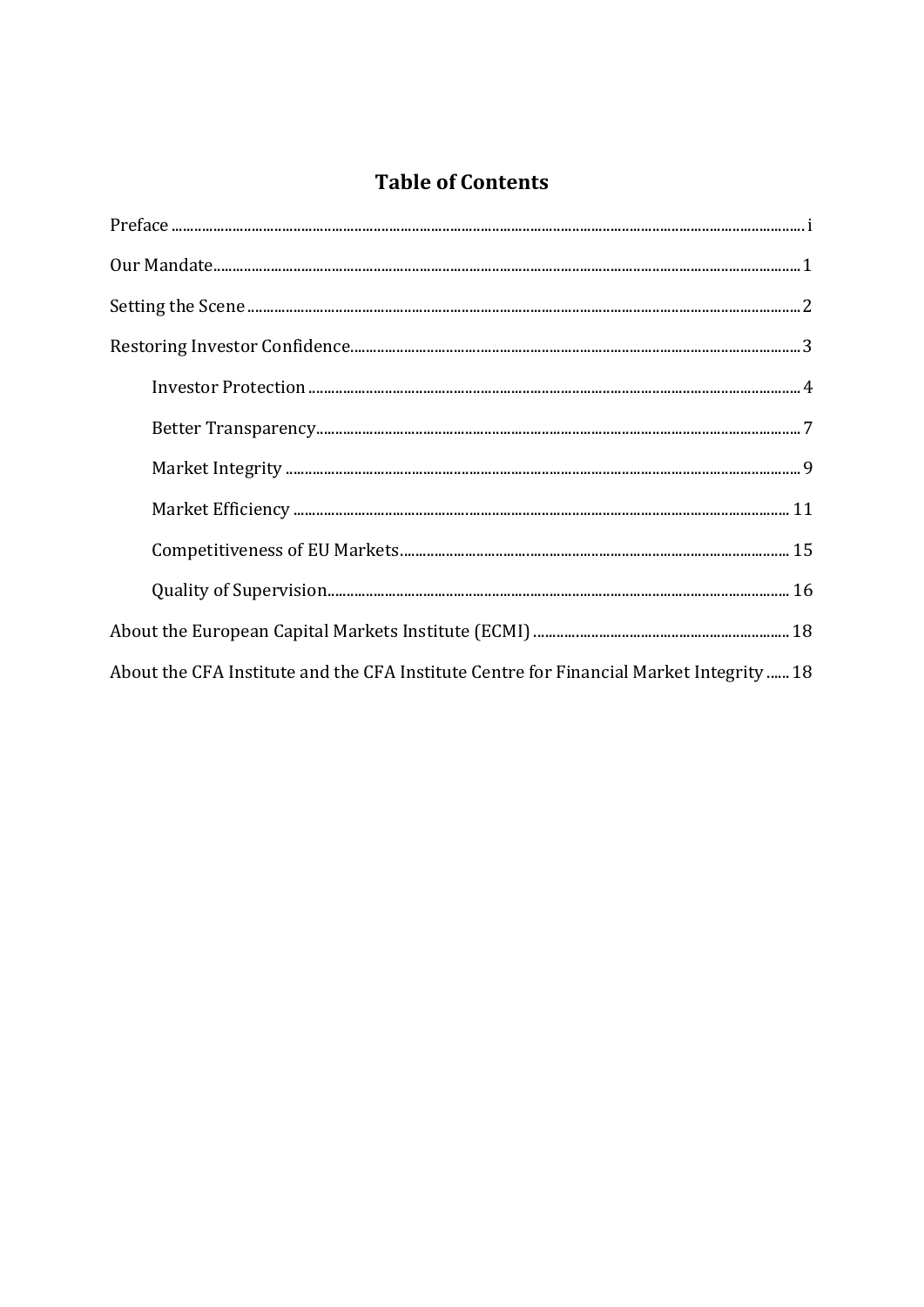## **Preface**

nvestors have a longer memory than the sell‐side of the market. To regain their trust, intensive work needs to be done in the coming years. The new European Commissioner of the Internal Market, Michel Barnier, will play a pivotal role here. In the area of capital markets, he will need the support of a determined European Parliament, a strong commitment from the Council and Member States, as well as active contributions from the CESR/ESMA, other Level 3 Committees/Authorities and national supervisors. We believe that participants in capital markets share the same goal: to make them as efficient and effective as possible. The ability to collect savings and allocate them to investment, and to allow all participants to defray risk, is at the heart of any successful modern economy. This requires effective regulation that not only mandates common standards, but also promotes accountability, responsibility and transparency, while at the same time encouraging innovation. Effective regulation must not impose undue costs, if markets are to remain efficient and effective. However, we should be conscious that the crisis has been so deep that there is a collective need to go back to the basic principles of financial regulation and supervision.  $\left[\begin{array}{c}\n\text{nv} \\
\text{int}\n\end{array}\right]$ 

Whilst the current priority must be to restore financial stability - by identifying, measuring and controlling systemic risks – we believe there is a pressing need to review the supervision and regulation of capital markets in order to restore investor confidence. In this paper, we strongly recommend that each regulation be seen in the context of its role in creating effective capital markets based on the principles outlined above. To reiterate these principles, professional participants must strive to be:

- o Responsible: to understand their clients' requirements and interests and act accordingly;
- o Accountable: agents will be responsible when they are accountable, and those charged with holding agents to account must be ready, willing and able to do so; and
- o Transparent: these conditions can only be met if independent agents have access to and provide relevant information that meets users' needs.

All market participants should agree on these principles, as it is not possible to establish them by regulation alone. As investors, we aim to provide useful support to any future efforts at regulation and to ensure that these efforts translate into the promotion of best practice.

> Fabrice Demarigny Chairman, EIWG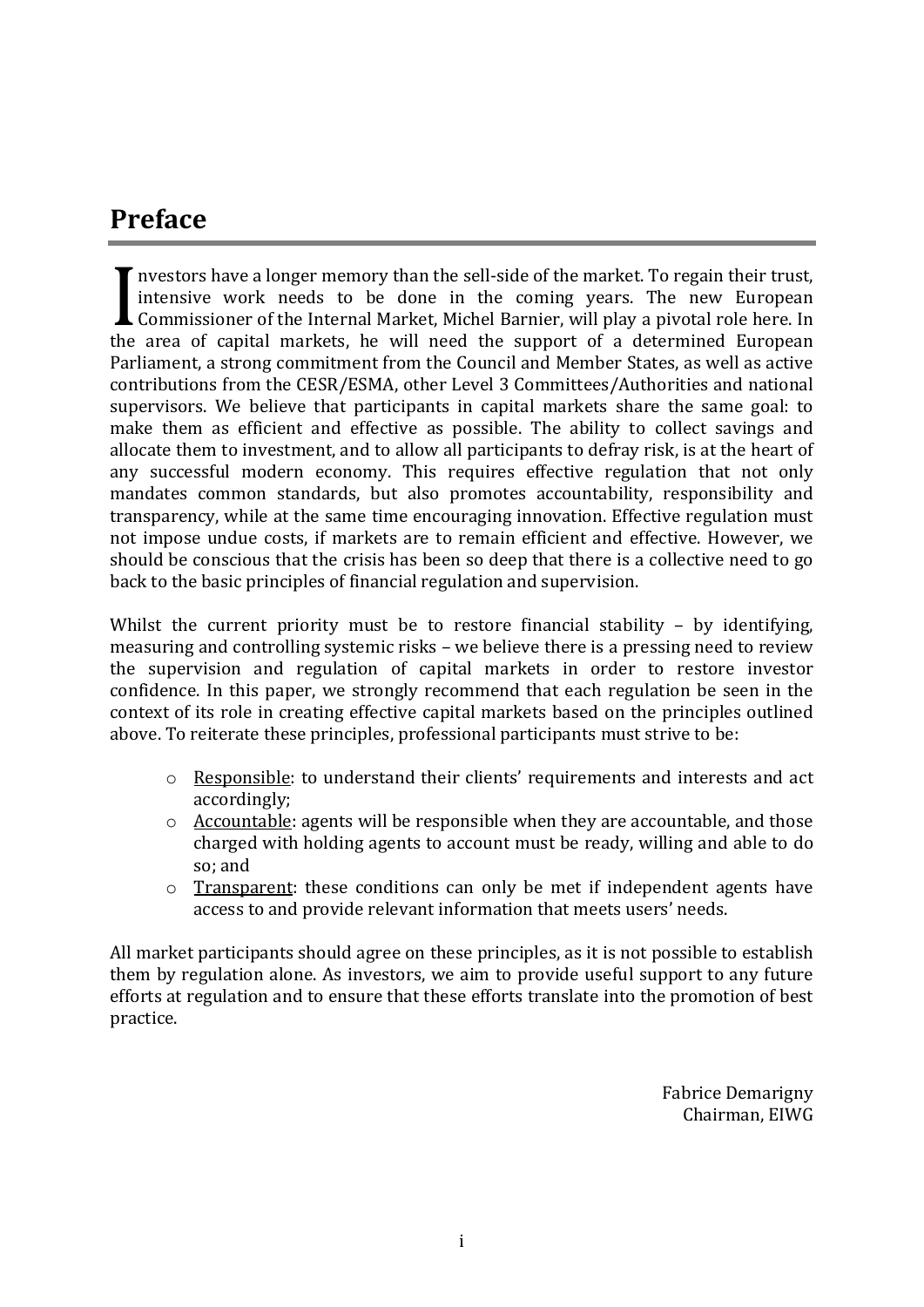## **Restoring Investor Confidence in European Capital Markets**

## **Final Report of the European Investors' Working Group**

#### **Our Mandate**

The European Investors' Working Group (EIWG) is composed of retail and institutional investors who commit their resources to invest directly or indirectly (through investment funds) in European capital markets. It is not a formal industry group; those groups may have a different opinion on the issues covered by this report. European capital markets include all securities markets across Europe and related areas. The mandate of the Group is to evaluate, from the investors' perspective, both existing regulation and any reform proposals that are pending or will be proposed at the EU or Member State level in response to the financial crisis. Within the scope of this mandate, EIWG members and supporting staff stand ready to provide the input needed by the European Commission, the European Council and the European Parliament, as well as national regulators and standard‐setters. Mandate

The Group is an independent, non-political body created by the European Capital Markets Institute (ECMI) in partnership with the CFA Institute Centre for Financial Market Integrity (the Centre). The Board of Directors of the ECMI invited Fabrice Demarigny, Member of the Board, to chair this prestigious group. Independent body

Capital markets are efficient if they attract capital and investors and permit an efficient allocation of resources, aimed at boosting economic growth and prosperity. As a result, the integrity of the marketplace and the protection provided to investors are of paramount importance. Focus on capital markets

The research and recommendations contained in this report embody the overarching aim of the EIWG to restore investor confidence. We believe this can be achieved by promoting and encouraging an efficient, effective and globally competitive supervisory and regulatory model that offers European capital markets: strong investor protection: robust and coordinated oversight of market participants; strong surveillance and enforcement of marketplace rules and regulations and better transparency. A successful regulatory model must balance competing interests; providing meaningful oversight without needlessly restrictive rules imposing excessive costs on the system.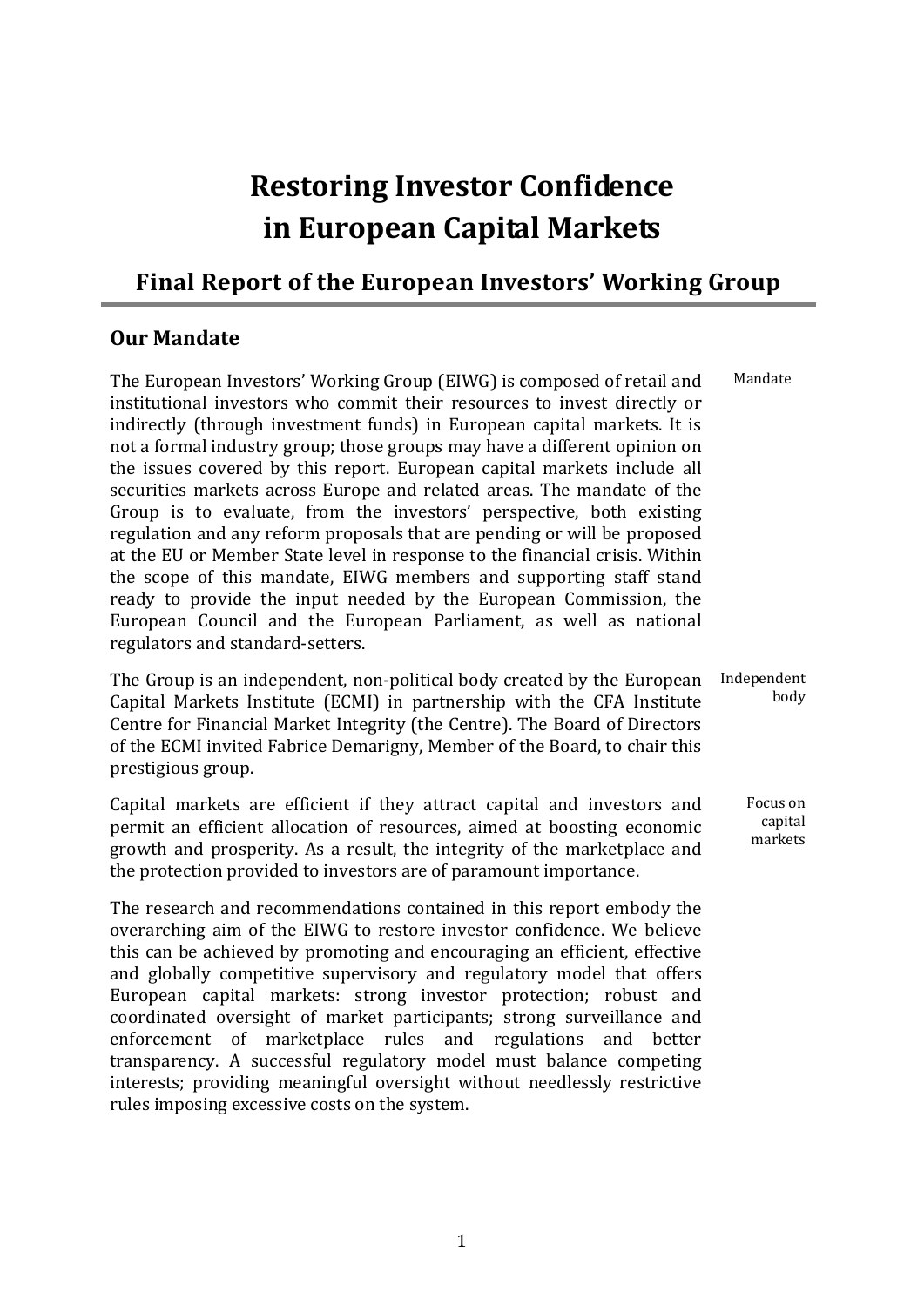#### **Setting the Scene**

The financial crisis has had a severe impact on European financial markets. Institutional and retail investors have suffered losses and, most notably, a diffused loss of confidence in the efficient functioning of the market. A general collapse in demand for direct and collective investments occurred. Low interest rates compelled investors, both retail and institutional, to seek returns from alternative sources of investment in order to meet their financial liabilities. The investors' point of view has been too weak over the past ten years, while there has been an intense sell-side input over regulatory actions and new policies. More should be done in order to re‐establish trust in European financial markets.

Building a safer financial system with better crisis management and a compelling solution for burden‐sharing should be the current priority. Fortunately, the progress made towards the Single Market through the EU regulatory agenda has provided some protection against the economic, social and financial disruption of the crisis, though there is much more to be achieved. The Single Market should remain a top political priority. Better harmonisation is fundamental to creating a less vulnerable system where risk management can be efficiently devoted to actual market risks.

The Group does not seek to express an opinion on matters of fiscal or monetary policy, but there is a real risk that unsustainable public debts will burden future growth. The coming years will involve difficult choices in demand management before the European economy returns to equilibrium. We do think, however, that policymakers should continue to concentrate their attention on the fact that if public debt sparks uncertainty around the stability of European countries, it will erode investor confidence and raise the cost of investment capital. Safe and stable financial economies are essential to promote investment flows and liquidity in financial markets. In addition, unsustainable public debt and an ever‐growing population create a major challenge: providing sustainable pensions to future generations. Future retirement income will increasingly depend on long‐term investment performance and diversification. Therefore, it is crucial to preserve the vitality, efficiency, integrity and transparency of capital markets.

Taking into account the limitations of European rules, investors have an obligation to fulfil their duties as responsible owners, such as the active oversight of the governance and strategies of financial institutions. Investors need to target more resources towards the due‐diligence and monitoring of their investments. They should seek to cooperate with other investors to hold issuers to account on matters of governance. More resources should be invested by European institutions too, in order to streamline investors' voting processes, and to promote financial education, assuring more and better protection for retail investors. Most notably, in the last decade retail investors experienced a process of re‐ intermediation of the capital markets, with potential impact on their accessibility. In effect, widespread diffusion of potentially unfair practices

Loss of confidence

> Single Market

Risks of instability

Investors' responsibility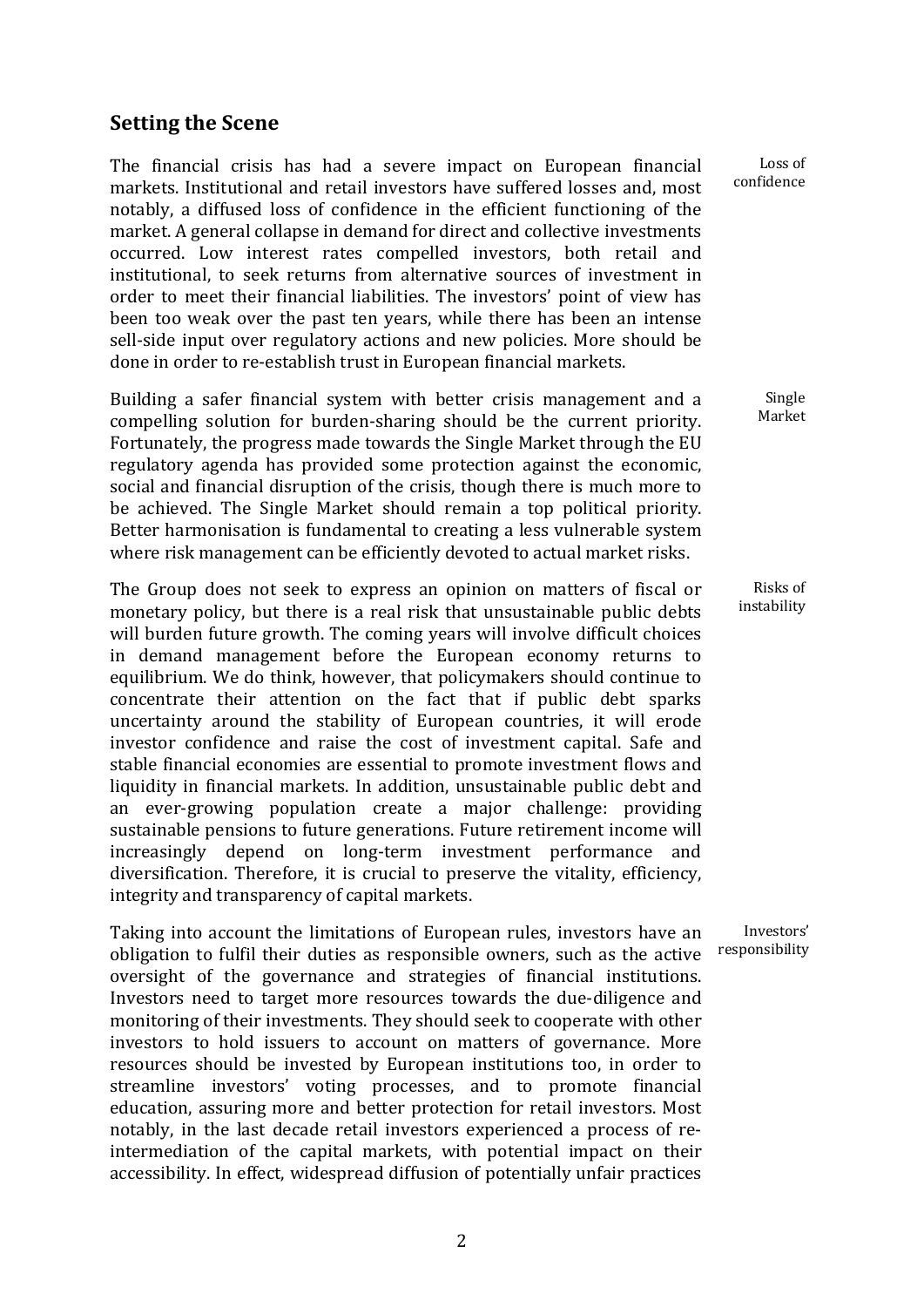(such as aggressive commercial practices or rent‐seeking bundled products) may have contributed to driving investors out of these markets and reducing long‐term performance. Finally, overreliance on ratings, inconsistent quality of advice and the high fragmentation of liquidity may also reduce market efficiency and incentives for investors to inject fresh resources into capital markets.

The European Investors' Working Group acknowledges the efforts of global governments to overhaul the financial system and minimise the impact of the current financial crisis on the global economy. Public and regulatory interventions should bring substantial changes in relevant areas of capital markets that have mostly gone unregulated or have been poorly regulated, without affecting the efficiency of the market (e.g. liquidity). Better and more effective regulation should be the driver of all new regulatory actions in Europe, with greater use of impact assessments and periodic consultation with investors. Supervision and regulation at the European level should not retreat to Member State level. A proportionate approach to regulation should be preferred to a one‐size‐ fits‐all approach, in order to fill the gaps in the current regulatory framework.

The Group is concerned about the lack of uniform implementation and enforcement of European rules, which leaves space for regulatory and supervisory arbitrages. Past regulatory actions left a gaping hole in the process of implementing uniform rules and sanctions across Europe: definitions, deadlines, sanctions and exemptions should be thoroughly harmonised to reduce uncertainty and costs for European investors. Finally, clearer information and specific procedures are necessary to control the real implementation of legislation across Europe. The design of such controls should be placed in the hands of European regulators. The Group welcomes the proposed creation of a single Rulebook across EU Member States and is ready to provide input into the process.

#### **Restoring Investor Confidence**

Confidence in European financial markets is the main driver encouraging cross‐border retail and institutional investment flows, thus boosting integration. Hence, investors should be encouraged back into the market in order to preserve its efficient functioning and long‐term economic and social benefits. The European Investors' Working Group believes in the efficient functioning of financial markets, which provide resources for the prosperity of our economic systems and society. The Group also welcomes initiatives by Member States aimed at promoting the Single Market, as markets and their participants become more Europe‐oriented. The paramount role of investors in fuelling resources to these markets should be preserved and further promoted. Therefore, the Group has proposed principles and recommendations to promote investors' confidence.

Financial overhaul

confidence

Restoring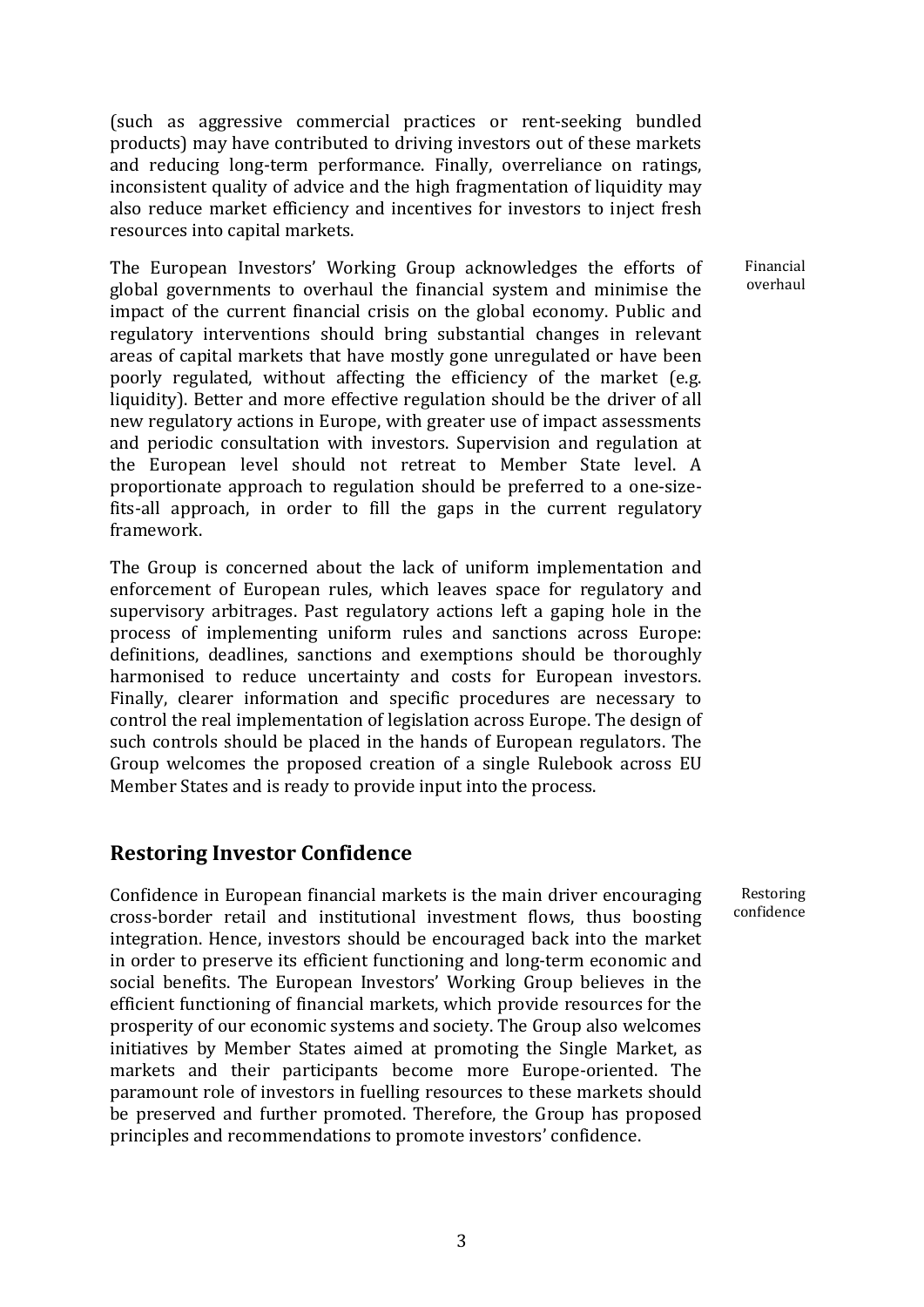Actions pursued in recent years by European institutions with the implementation of the Financial Services Action Plan sought to achieve further integration of European financial markets and to provide markets with a sound and uniform principles-based regulation. These actions were inspired by two ideas: increasing uniformity and quality of regulation; and repairing failures caused by the current financial crisis. At retail and institutional levels, mechanisms to protect investors are still few and fragmented across Member States. We support initiatives to strengthen and harmonise investor protection, provided that the costs and benefits are reconciled with financial market efficiency. We support reforms that promote competition, as long as they increase the welfare of the ultimate investor, without affecting financial stability. EU agenda

On the one hand, regulators should provide tools to fight behaviours aimed to breach or circumvent the current set of rules through unwanted arbitrage. On the other hand, the design of financial instruments and strategies should be left to the market. The Group desires financial markets that are dynamic and competitive; participant behaviours and efficient conditions to entry and exit should be the target of scrupulous and meditated attention by regulators. Finally, regulators need to solve specific gaps that affect current regulation. Aims of regulation

**The Group believes that the new EU agenda should primarily focus on restoring investors' confidence**. In order to achieve this overarching goal, six key objectives should be pursued by European institutions: Six key objectives

- 1. Investor Protection;
- 2. Better Transparency;
- 3. Market Integrity;
- 4. Market Efficiency;
- 5. Quality of Supervision and
- 6. Competitiveness of EU Markets.

The achievement of these objectives is not exclusively subordinated to the production of new regulation, but should include filling regulatory gaps and harmonising regulation and supervision across Europe.

#### **Investor Protection**

The financial crisis had a very negative impact on European investors' confidence (both at the institutional and retail level). This led to a reduced participation by retail investors in financial markets and had a negative impact on the amount of direct and collective investments. Investor confidence is an essential component in the efficient functioning of capital markets, and one way to restore it lies in the consolidation of investor protection. Thus, the EIWG believes investor protection should be considered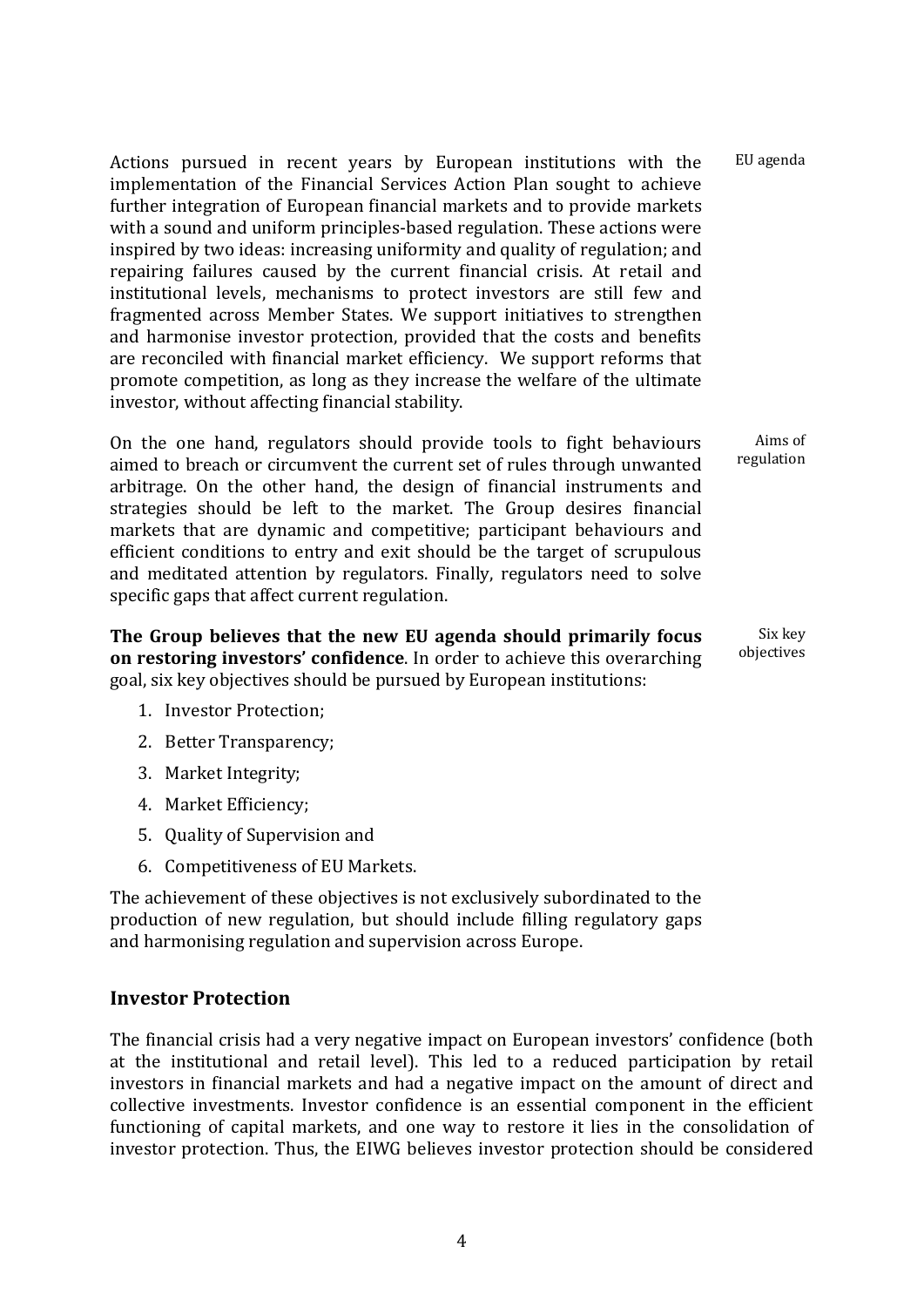as one of the pillars for determining the evolution of the European supervisory and regulatory agenda.

> Sale of financial products

> > Best

Retail

- Recent developments in financial markets have highlighted how the sale of financial products to retail consumers has been influenced by unbalanced fee structures and compensation mechanisms. In some cases, such compensation mechanisms compromise the ability of investment advisors to uphold the primacy of customers' interests. These professionals owe a fiduciary duty to their clients. The sale of financial products should be based on a thorough assessment of customers' investment goals, objectives, risk profile and material constraints.
- In this context, the EIWG welcomes the developments within the AIFM and MiFID Directives in relation to business conduct standards, and we hope to see these provisions extended to investment products that are not currently covered by these standards. In particular, the requirement that "managers of alternative investment funds [should] act with honesty, fairness, and with the best interests of investors in mind" is a step in the right direction. In addition, there should be a similar extension of the scope of the conflict of interest rules under MiFID. **Business** conduct standards
- The lack of effective implementation of best execution duties is another important source of concern and should be properly addressed in order to protect investors' interests at institutional and retail levels. This problem is exacerbated by a fragmented trading landscape, which must be supported by consolidated data solutions. execution
- It is particularly hard for retail investors to understand the suitability of an investment product before purchase and to critically evaluate its performance. Moreover, retail investors often lack the experience or the familiarity with legal issues needed to identify misselling practices (e.g. hidden costs). In this context, we feel more needs to be done at Member State level to improve financial literacy and fight mis‐selling practices. In conjunction with investment in financial literacy, we also suggest the creation of a 'unit' within the future European Securities and Markets Authority (hereafter, ESMA), with responsibility for proactively monitoring the selling practices of financial intermediaries for the distribution of all substitutable retail investment products. However, the Group believes that proactive monitoring alone is not sufficient. Stronger enforcement – through targeted penalties and sanctions – must be pursued throughout the EU on a consistent basis. investors ESMA 'unit'
- Harmonised resolution and settlement procedures (through private enforcement, e.g. collective redress schemes), as well as more dissuasive sanctions for financial institutions engaging in improper practices, should be taken into account. Private enforcement aims to protect the interests of small investors, who otherwise would not get Private enforcement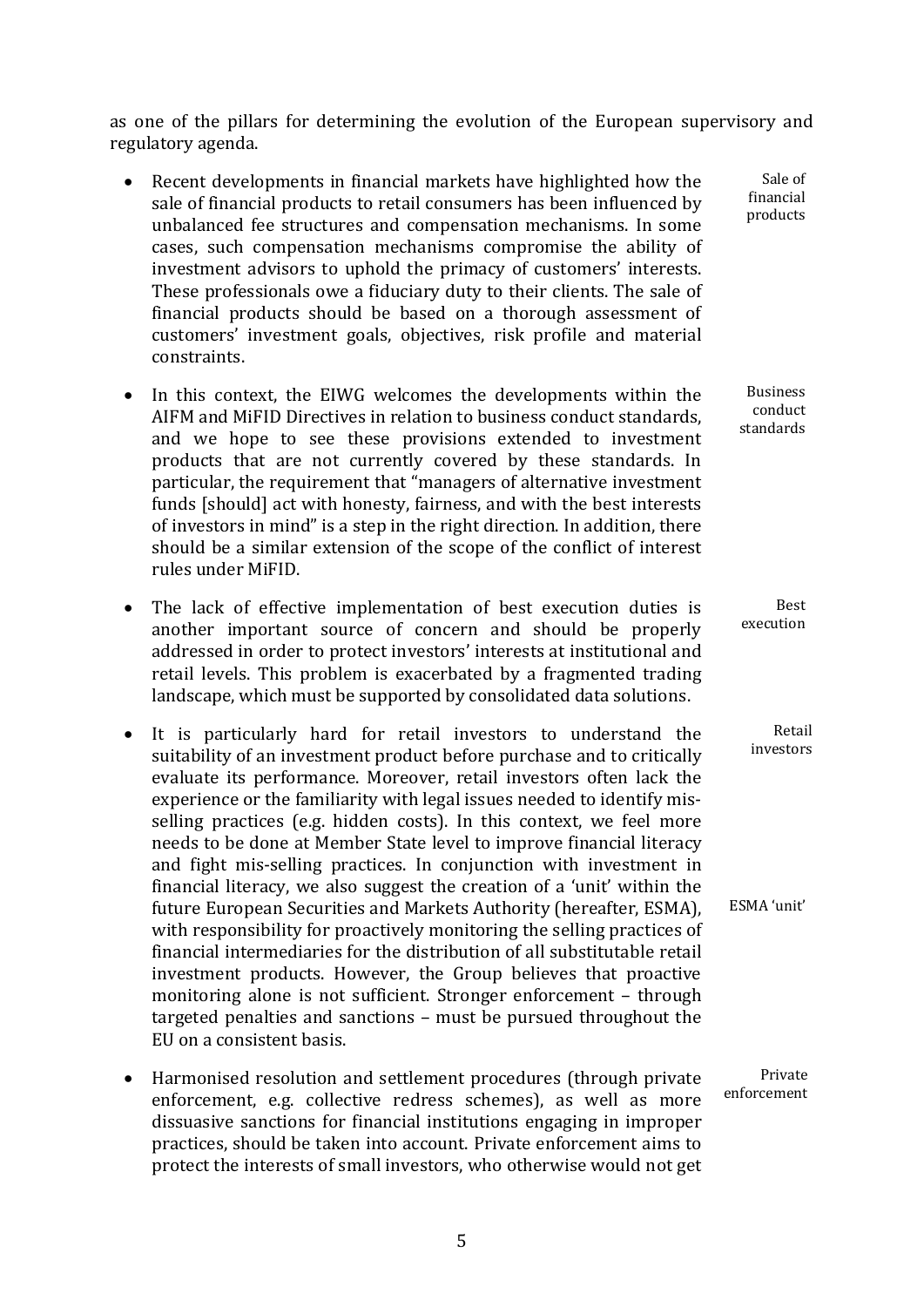the same level of protection through public enforcement, promoting a general loss of confidence in capital markets.

- The Group urges the harmonisation of investor protection rules around investment products, independently from the channel of distribution. The priority should be to avoid a race to the bottom between Member States in the standards of investor protection. The current regulatory patchwork of UCITS, MiFID and the IMD implies that customers experience different levels of disclosure and protection based on categories of products, even when they meet the same financial needs. Such an inconsistency should call for homogeneous disclosure requirements in tandem with uniform rules on the conduct of business. This would benefit retail investors and have positive spill-over effects on the market as a whole through the increase in competition among suppliers.
- In this respect, the EIWG welcomes the Packaged Retail Investment Products (hereinafter, PRIPs) proposal of the European Commission. However, we believe that the target of the project should be more comprehensive. PRIPs should cover all 'substitutable' investment products, and not only packaged products whose primary function is capital appreciation, as outlined in the proposal. Retail investors do not have enough incentives or capabilities to assess whether their products are 'packaged' or not, as long as they are substitutable investment products. All investment schemes try to achieve two goals: a return of capital and a return on capital. The policies on substitutable products should be framed with these goals in mind.
- Concerning the proper mechanisms of disclosure for retail investors, we feel that the work that has been done so far in the context of CESR and the Key Information Document (KID) should be considered as a benchmark for the disclosure of information across all PRIPs. This solution is practical to implement as all investment products can be easily described in terms of expected risk, return, fees, objectives, investment policy, and past performance. This would enable more comparability and make it easier for retail investors to improve their general understanding of marketed products.
- We are concerned about the lack of investor oversight of financial firms and mainstream issuers, both in terms of weak representation and the insufficient level of financial competency amongst corporate boards. Good corporate governance practices, intended as the system of internal controls and procedures by which individual companies' risks and strategies are managed, are essential in order to strike a balance between the influence of corporate insiders and external shareholders whilst upholding the primacy of shareholder interests. In parallel with what happens in the US market, shareholders should be able to vote electronically. Investors' rights to have an accountable, predominantly independent and competent board of directors should become the general practice. Without question, the

Distribution channels

Extending PRIPs

Disclosure Mechanisms

Corporate governance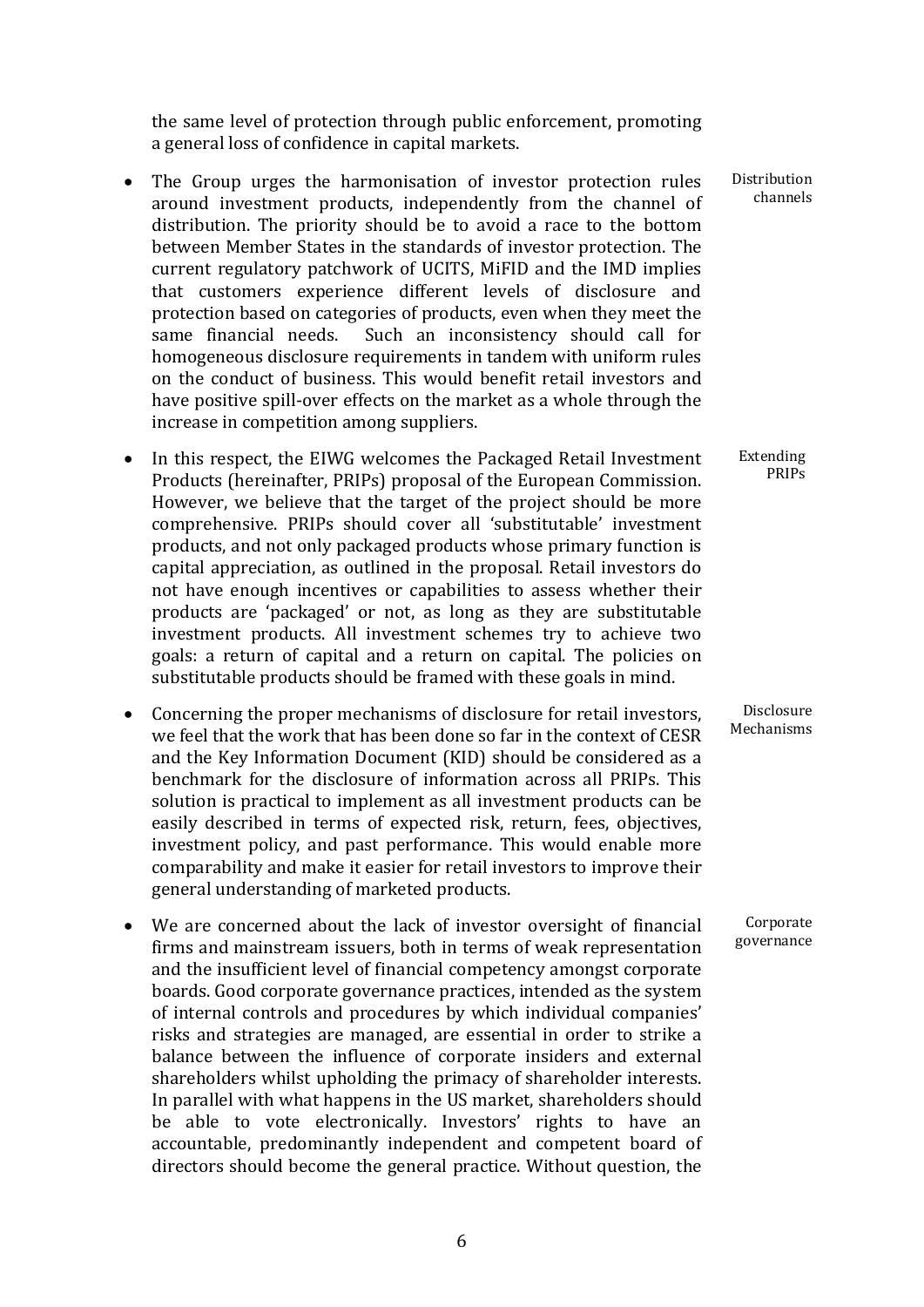current financial crisis exposed the inability of independent directors to exert sufficient control over the Board of financial institutions.

• Shareholders within the EU currently do not face homogenous corporate governance rules. Some Member States have effective shareowner bases, which can fully exercise their powers at general meetings. In other Member States, shareholders are less engaged, even when they have, in theory, legal grounds to influence the management of the issuing company. The Group believes that a balanced approach should apply; shareholders should be more engaged with corporate boards and have adequate means to express their views and exercise their rights without affecting the regular and efficient management of the company. Calling for centralisation of corporate governance law at the EU level may be too onerous for companies, as it could not take into account the economic and cultural differences within Europe. We believe, instead, that promoting a culture of sharing best practices would act as a catalyst for better governance across the European Union.

#### **Better Transparency**

The European Investors' Working Group believes that certain areas of financial markets would benefit from better transparency. In general, we believe material information should be more easily accessible to investors and should be readily available to regulators and financial authorities. A periodic flow of valuable and relevant information should be assured.

• More and better transparency may represent an alternative policy tool to more invasive and inefficient regulatory solutions. For instance, the regulation of short‐selling can be approached in a completely different way than by banning its use. In effect, a twotier system based upon public disclosure of aggregate data and confidential disclosure to regulators of single positions can improve market efficiency and risk management without affecting market integrity. Named disclosure would make investors less willing to sell short, thereby impairing price determination and creating negative spill-over effects on the market as a whole. Short-selling provides investors with hedging options and helps to align market values with fundamentals. It contributes to the dynamics of the markets by acting as a restraint on asset bubbles and offering price support when these bubbles collapse. Finally, it conveys useful risk management information that is of benefit to investors; and also in the case of systemically important stocks, to prudential supervisors.

In the context of short selling regulation, we believe that flagging preserves the benefits of anonymity while providing useful real time information. Flagging narrows the opportunity for abusive behaviour stemming from rumours of alleged shorting activity intended to falsely undermine confidence in a security or a market. It would also eliminate the problem of aggregation, already incurred

Transparency of short selling

Balanced framework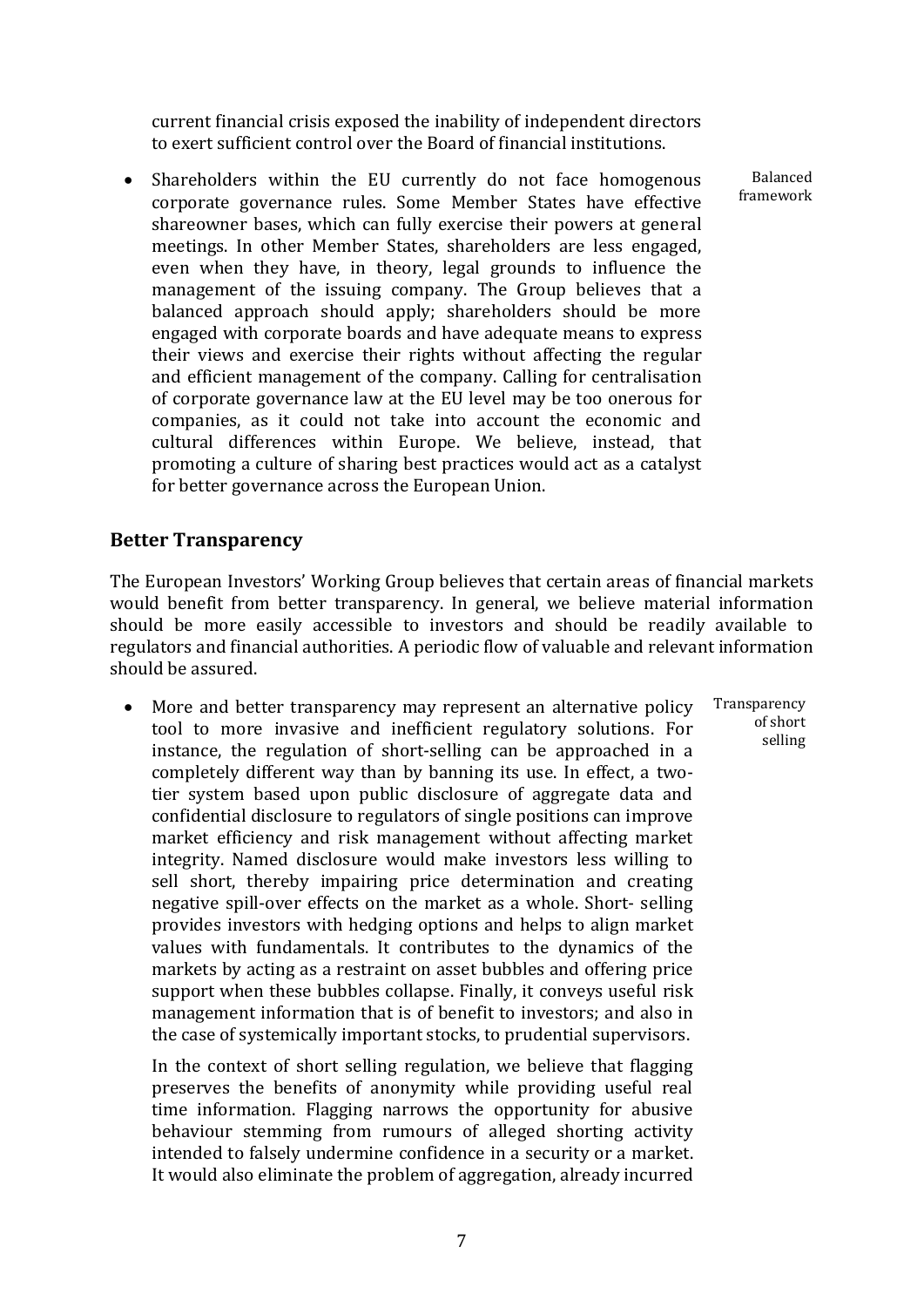when calculating positions under the Transparency Directive. This would also alleviate the costs associated with disclosure, in particular for those actors operating in multiple EU jurisdictions. Finally, there should be symmetry on disclosure thresholds of significant long and short positions, as intentions to manipulate prices may occur to the same degree in long or short positions.

• Transparency for financial stability and market integrity. The Group believes that investors need continuous and timely disclosure of material and price‐sensitive information, without undue exclusion. For instance, liquidity support to financial institutions by the lender of last resort should be fully disclosed in order to reduce information leakage and impaired price formation. If more time is needed to disclose information, European markets should together opt to suspend trading of that security in order to avoid uncertainty and information leakage.

Initiatives that provide additional scope for firms to delay public disclosure of inside information – regardless of the best intentions of those initiatives – set dangerous precedents in the context of the market abuse regime. MAD only permits this activity provided that "such omission would not mislead the public". The EIWG believes that such a statement is ambiguous and may generate inefficient outcomes for final investors.

- Disclosure of regulatory information. The creation of an electronic and single system of thresholds notification under the Transparency Directive would reduce the burden and compliance duties for firms and small investors, making the process smoother and less expensive. It makes sense for listed companies and investors that face a single EU market to deal with a single reporting system as well. The aim should be the creation of a uniform market data collection facility, to collect, store, and share all information with regulators, which can in turn provide the data to market participants and investors. The provisions included in the Regulations creating the new EU Authorities should be more ambitious in this respect.
- Regarding trading data, central access at the EU level for OTC and regulated market data (through industry or policy‐led consolidated solutions) would eliminate the need for complicated legal structures directing cooperation among regulators, and would promote the standardisation of format for data collection and distribution. Central access would also make collection, submission, and review of relevant market data easier for regulators and would provide investors with a single place to go for vital real-time trading information. Quality of reporting would be improved as well. This would also eliminate a two-tier system in which more sophisticated investors enjoy a comparative advantage, given their resources and capabilities, over less sophisticated/domestic focused investors.

Financial stability

Market integrity

Regulatory information

Trading data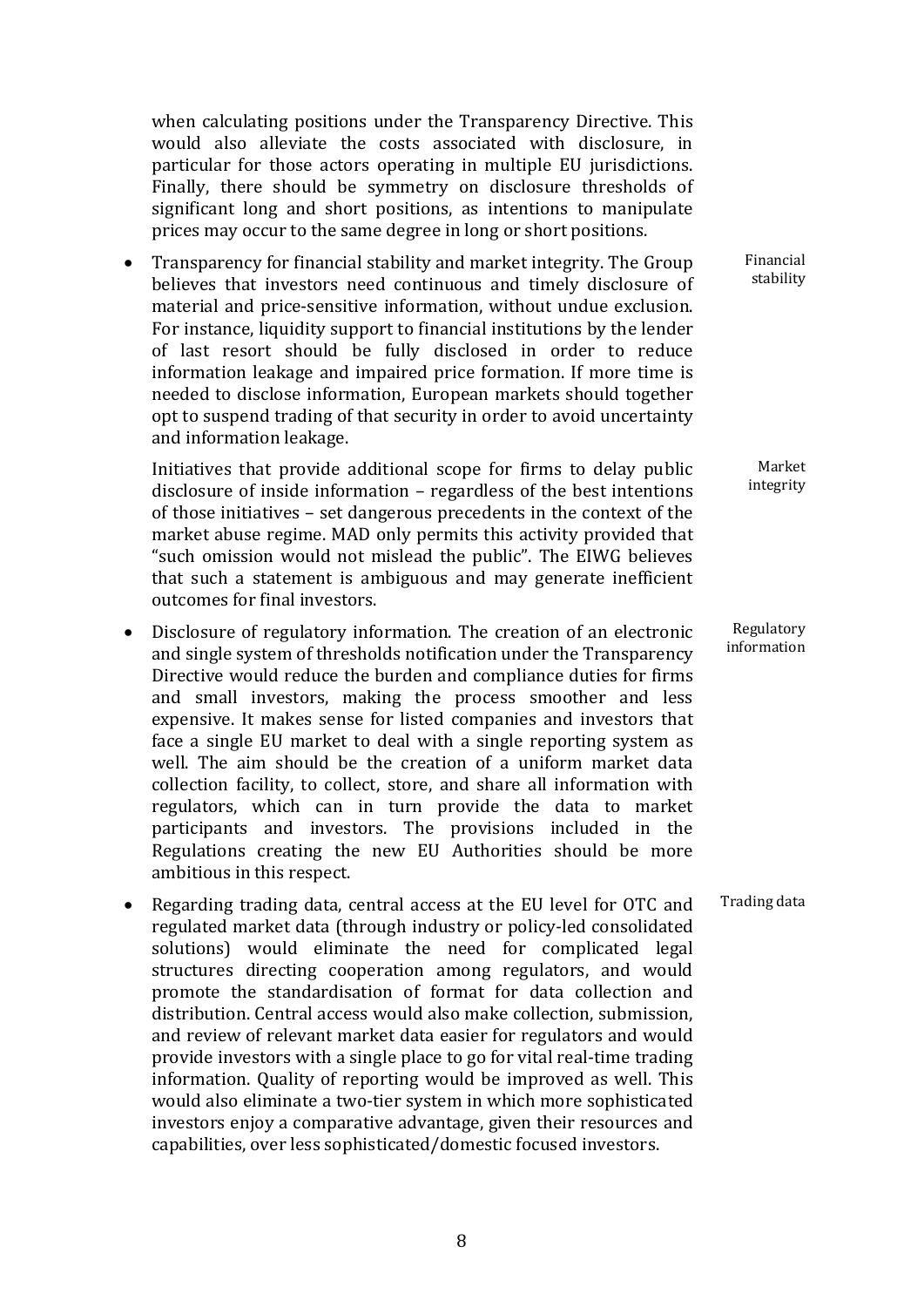Better transparency can translate into increased market efficiency and reduced costs for companies. For instance, the Prospectus Directive has led to the production of heavy share prospectus documents, which are costly to produce and distribute. Their purpose seems only to protect the issuer from regulatory liability, rather than act as a source of illumination for the investor. The Group welcomes the current proposal to amend the Prospectus Directive, thereby introducing the idea of a measured prospectus proportionate to the budgets of small and mid‐cap issuers seeking access to capital from the public markets. The objective should be to utilise, to the full extent, the maximum harmonisation aim of the Directive, in order to obtain shorter and more meaningful prospectuses that investors can thoroughly understand. In addition, the shorter version format and contents should be inspired by the 'KID' approach used for investment funds, and also included in the 'PRIPs' scope (see below).

- A two-tier system of information disclosure should be taken into account to increase the efficiency and efficacy of pre‐contractual information. First, a specific document of selected readable and readily understandable information should be made available to retail investors. The Group welcomes the current initiatives to introduce a Key Information Document (KID) for investors, especially if it is extended to all investment products besides funds (UCITS). Second, the EIWG reaffirms the usefulness of a broader prospectus, where valuable and detailed information is contained. The difficulty of evaluating every specific aspect, however, may also affect professional investors, so the availability of a short and simple document would be of general importance.
- Lastly, the EIWG is convinced that IFRS accounting standards should be informative and reflect economic reality. Accounting standards should reflect real business practice. They should therefore mainly be used to increase transparency and disclosure for final investors, as well as being conceived to reflect diverse businesses and investment horizons in a neutral manner.

#### **Market Integrity**

The integrity of the financial markets is of upmost importance in order to restore and retain investor confidence. Material components of the current crisis were failures in due diligence and ethical conduct, driven by flawed incentives. The crisis could possibly have been avoided and very probably reduced in magnitude if more market participants had observed an ethical code of conduct. Such ethical conduct is fundamental to protect investors from misaligned incentive structures and short‐term behaviour.

• Hence, the Group urges the adoption of market initiatives aimed at encouraging ethical practices between market participants and professionals. Without their wide adoption, we support mandatory requirements to act honestly, with due skill, care and diligence and initiatives

IFRS

Market

Pre‐ contractual information

Prospectus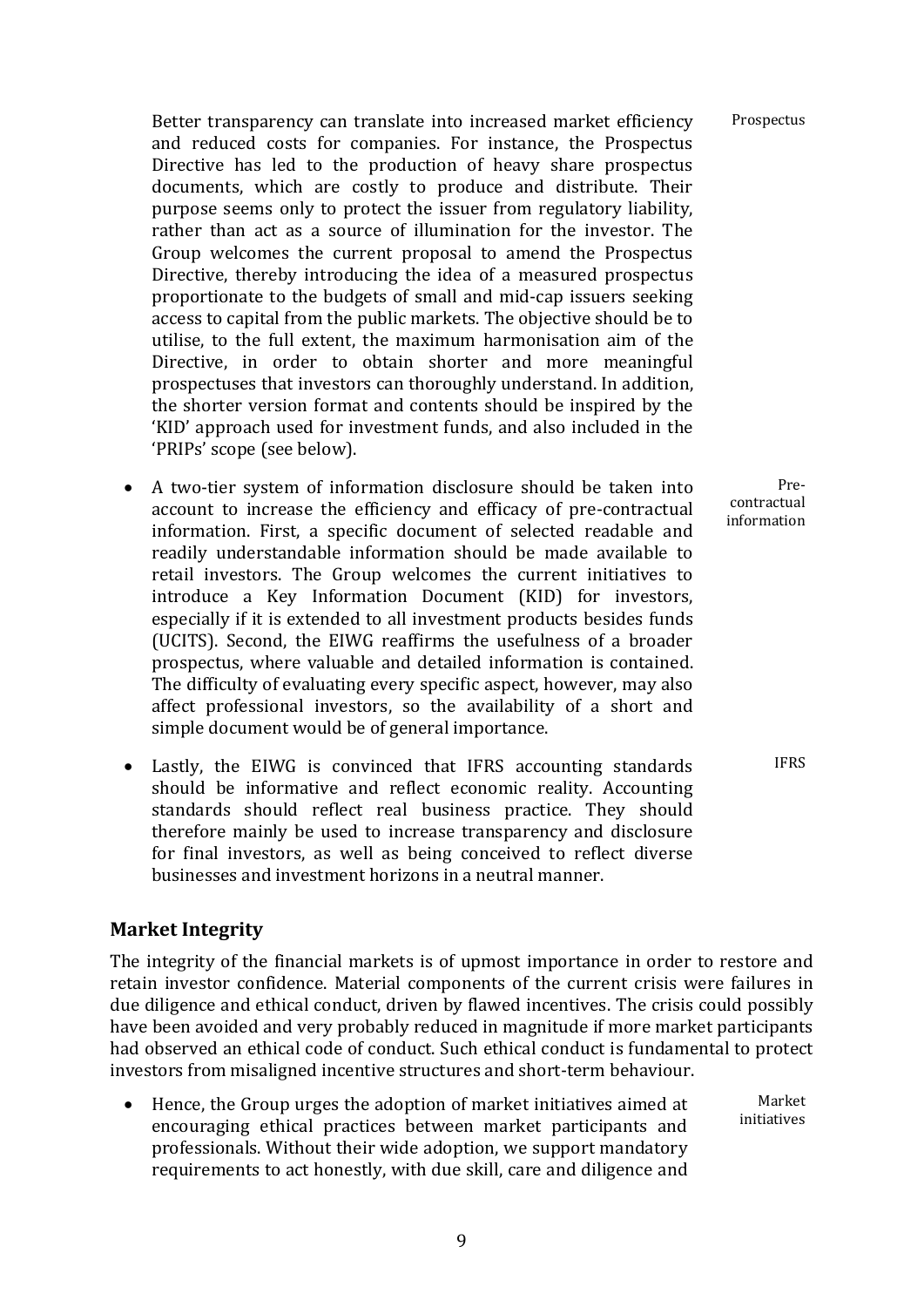in the best interest of investors.

- It is also vital that conflicts of interest are duly addressed. Avoiding conflicts of interest or even the perception of conflicts of interest is necessary to provide investors with the confidence they need to commit capital. Whenever potential conflicts of interest arise, they must be fully disclosed to investors prior to entering into any contractual agreements or commercial relationships, as well as on an ongoing basis once such a relationship has been established. In this way, investors can make their own judgement as to whether the conflict is severe enough to alter their investment behaviour. Conflicts of interest, under MiFID, may need to be re‐assessed to determine whether these protections are adequate.
- The centrepiece of market integrity in the European Union is the Market Abuse Directive (MAD). It covers all financial instruments traded on a regulated market regardless of where the actual transaction takes place. However, financial instruments that are solely admitted to trading on an exchange-regulated alternative market (such as AIM, Alternext, Expandi) or that are solely traded over‐the‐counter may fall outside the scope of MAD. The current regulation might make it difficult to keep track of which financial instruments are covered by market integrity rules and which are not. This is especially true for retail investors, who might invest in instruments admitted to trading on the markets not covered by MAD, whilst not being aware of potentially different market integrity rules. If no action has been taken at national level, there could be a regulatory gap. A proportionate extension of the key provisions of MAD to exchange‐regulated alternative markets and OTC markets, therefore, must be a priority at Member State level. Furthermore, to increase investor protection on these venues, existing surveillance mechanisms enforced by all platforms trading financial instruments should be tested and validated by supervisory authorities.
- During the financial crisis, one Member State introduced a rule to explicitly permit delaying the disclosure of emergency Central Bank support to a financial institution. The Group believes that this activity should not be extended to the provisions of the MAD in future revisions. This kind of material information should not be kept confidential, as it is prejudicial to the interests of investors and savers. Non‐disclosure may cause information leakage and impaired price formation to the detriment of final investors. Specifically, such practices hinder the ability of market participants to accurately assess the fair value of holdings in financial institutions, since their decision‐making must be based on incomplete information. More pertinently, investors may make decisions that they would otherwise not have made if the liquidity support had been disclosed. Such non-disclosure over many months undermines investor confidence and damages trust in the

Conflicts of interest

MAD...

...and its extension

Central Bank support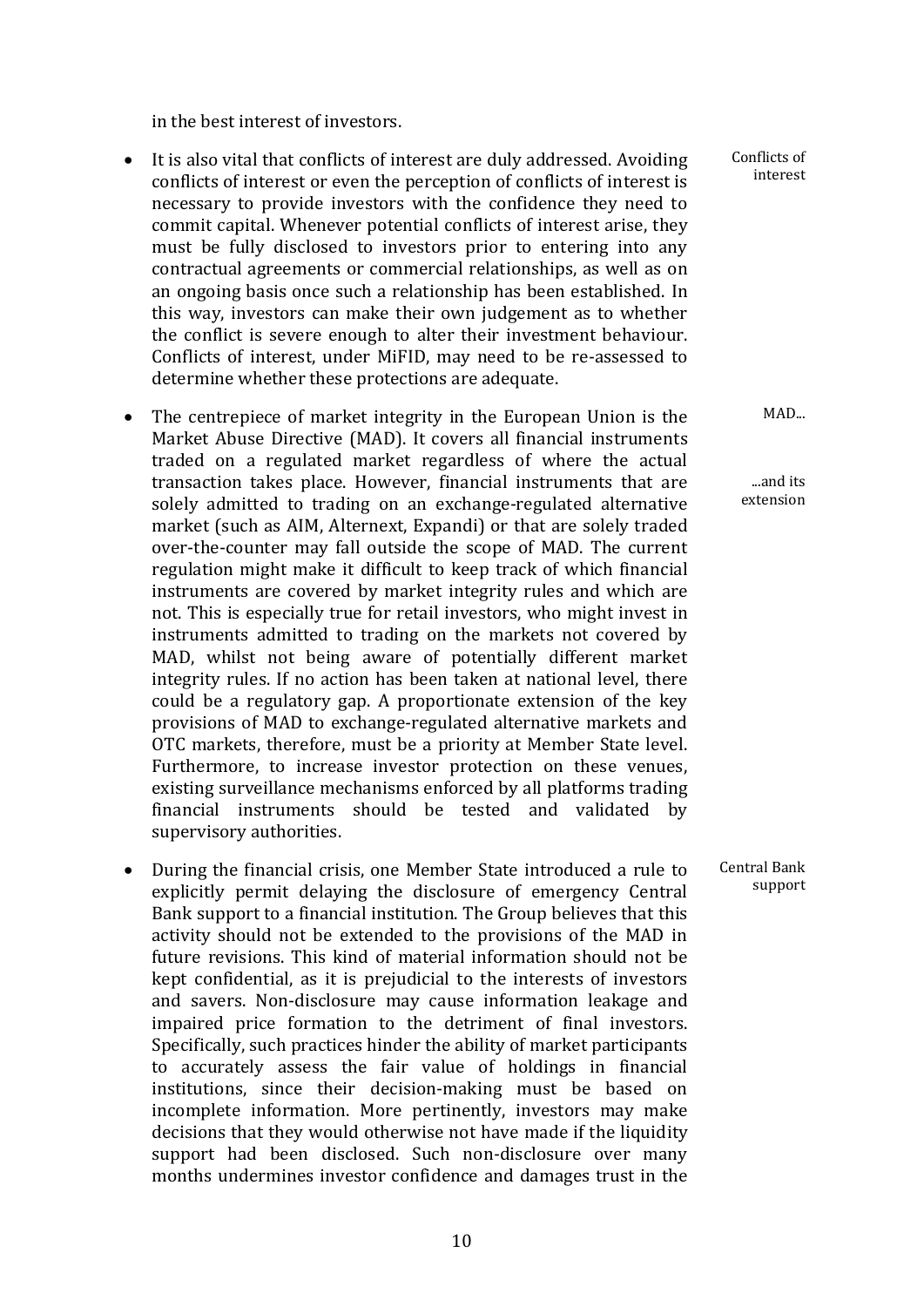accuracy and validity of corporate information and related financial disclosures. This has the potential to exacerbate market instability. The circumstances that lead to the events where emergency liquidity support is required – namely, where deteriorating liquidity threatens a financial institution's solvency – may be avoided in future through macroprudential supervision, rather than through reducing the transparency of the markets. Information on financial rescue operations should always be divulged on a timely basis. In the run‐up to such an event, where all other preventative actions have proven ineffective, trading should be suspended until the situation is stabilised and resumed after 'complete' public disclosure. Suppression of material market information gives an unfair advantage to certain market players and harms investor confidence. Other measures, such as common European rules to suspend trading across markets, may be more efficient in case of information with a high market price impact.

• One of the main weaknesses of MAD is the lack of harmonisation in national implementation. Within Europe, there is inconsistent application of the directive, its enforcement and penalties. This undermines the efficacy of a single market and may be harmful for its integrity. It is inequitable that under competition law a firm can be fined up to 10% of its turnover for malpractice, while sanctions for firms manipulating the market are considerably smaller and not sufficiently persuasive.

#### **Market Efficiency**

The efficient functioning of financial markets allows easier and cheaper access to capital for firms, in order to boost employment and growth. Investors play a crucial role in promoting efficiency, through the provision of liquidity that can be fuelled towards welfare‐increasing activities. Investment alternatives, easy access to capital and investor protection may stimulate market efficiency and provide more opportunities to increase social welfare.

The EIWG recommends actions in several areas in order to promote market efficiency for European financial markets.

- The fragmented framework of marketing rules for investment products across Europe poses a threat to the interests of retail and institutional investors. Under the current set of rules, the costs of marketing products across Europe place an unnecessarily high burden on product providers, which in turn is passed on to investors. This creates inefficient outcomes as investors experience diminished returns net of costs and expenses. Marketing rules
- Specifically on equity markets, where more than anywhere else retail and institutional interests converge, liquidity fragmentation, sub-optimal pre- and post-trade transparency and misreporting may potentially affect price formation and price discovery. Firstly, Price formation and discovery

Trading suspension

Lack of harmonisation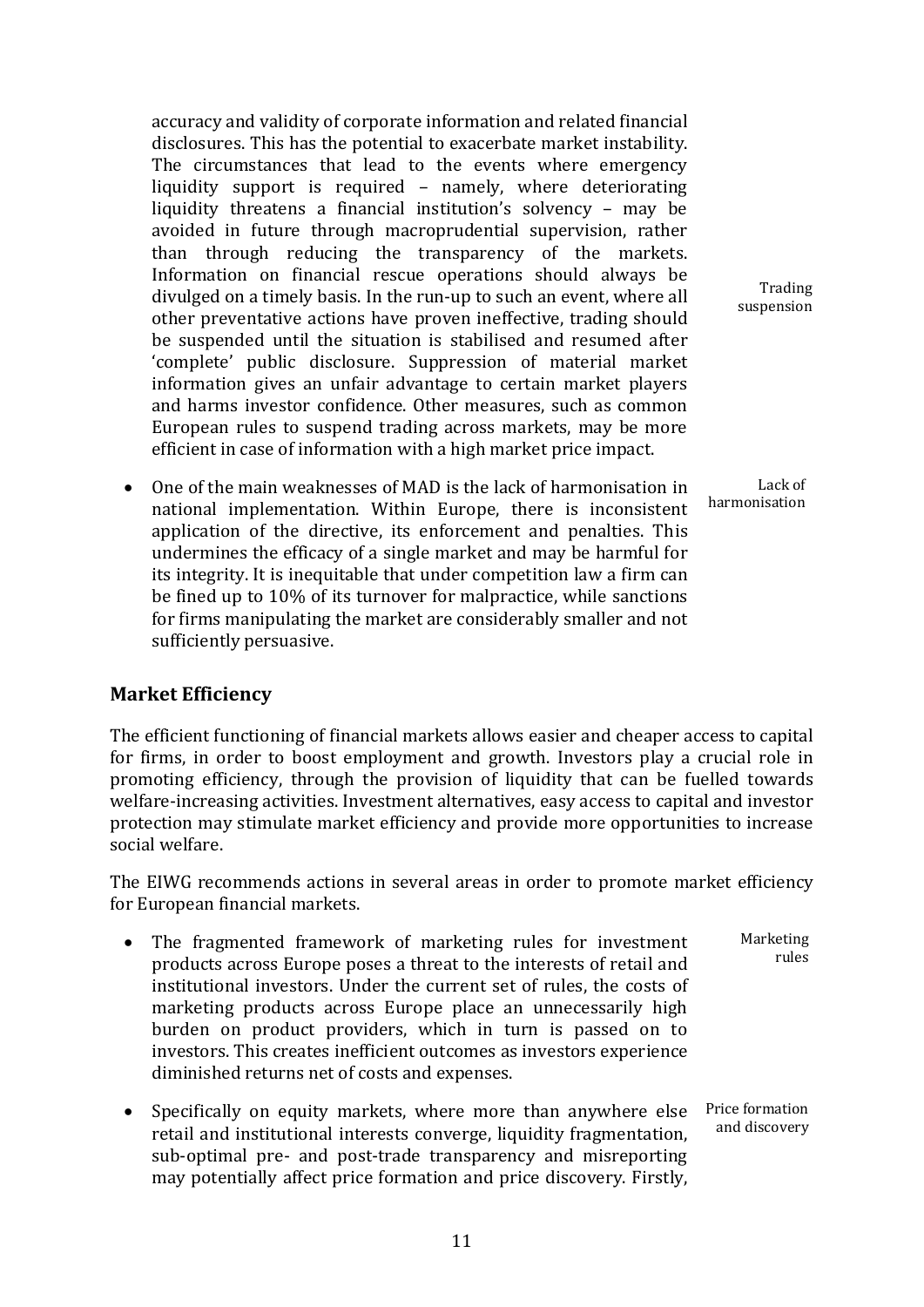the current market structure, with over‐the‐counter, dark and lit alternative trading platforms all competing for liquidity may pose a threat to market efficiency if competing on uneven terms hampers price formation. That said, proof of inefficient price formation due to fragmentation has not been clearly highlighted due to the impact of the crisis on trading and more should be done to increase understanding of liquidity formation in financial markets. On the other hand, a fragmented trading landscape is affecting transparency. In particular, the absence of standardised data collection and insufficient access to consolidated quote and trade data have made it difficult for investors to obtain an accurate and complete picture of prices and trading interest across European markets. Consolidated tape and/or quote solutions ‐ industry or policy‐led ‐ should be examined and addressed to meet investors' transparency needs. In addition, access to new advanced technologies (e.g. high‐frequency and algorithmic trading systems), along with smart order routing technology, can be too costly. This raises the concern that many investors (such as retail investors) cannot benefit from these services because such advanced technology-driven trading creates a two-tier market. In fact, there is a risk that the use of these technologies provides advantages to a limited number of market participants.

In addition, fragmented and inconsistent application of waivers has created problems for pre‐trade transparency. Finally, misreporting of trades and low quality post‐trade transparency may affect price formation and discovery. This can further impact on the ability to achieve and measure best execution for investors. In effect, best execution is poorly implemented in Europe for retail and institutional investors. Poor quality trade reporting (misreporting and double counting) and limited ability of investors to process huge and complex information creates a problem for the mechanisms of price discovery. The difficulties in the data access and high costs of data highlight the need for improvements in the provision of consolidated data. Ultimately, such solutions are necessary to improve the quality of execution and facilitate a competitive market between trading venues.

- The graph on the next page shows the results of two years of MiFID implementation. The solid outside pentagon is the ideal market infrastructure, as conceived by the legal text in 2007. The dashed line shows the environment prevailing before MiFID (ISD1). The dotted line, instead, represents the current market environment. We can thus identify several aspects:
	- o MiFID has fragmented the market and created new trading venues, introducing competition between market

Waivers and best execution

MiFID

<sup>1</sup> Investment Services Directive, N. 93/22/EEC.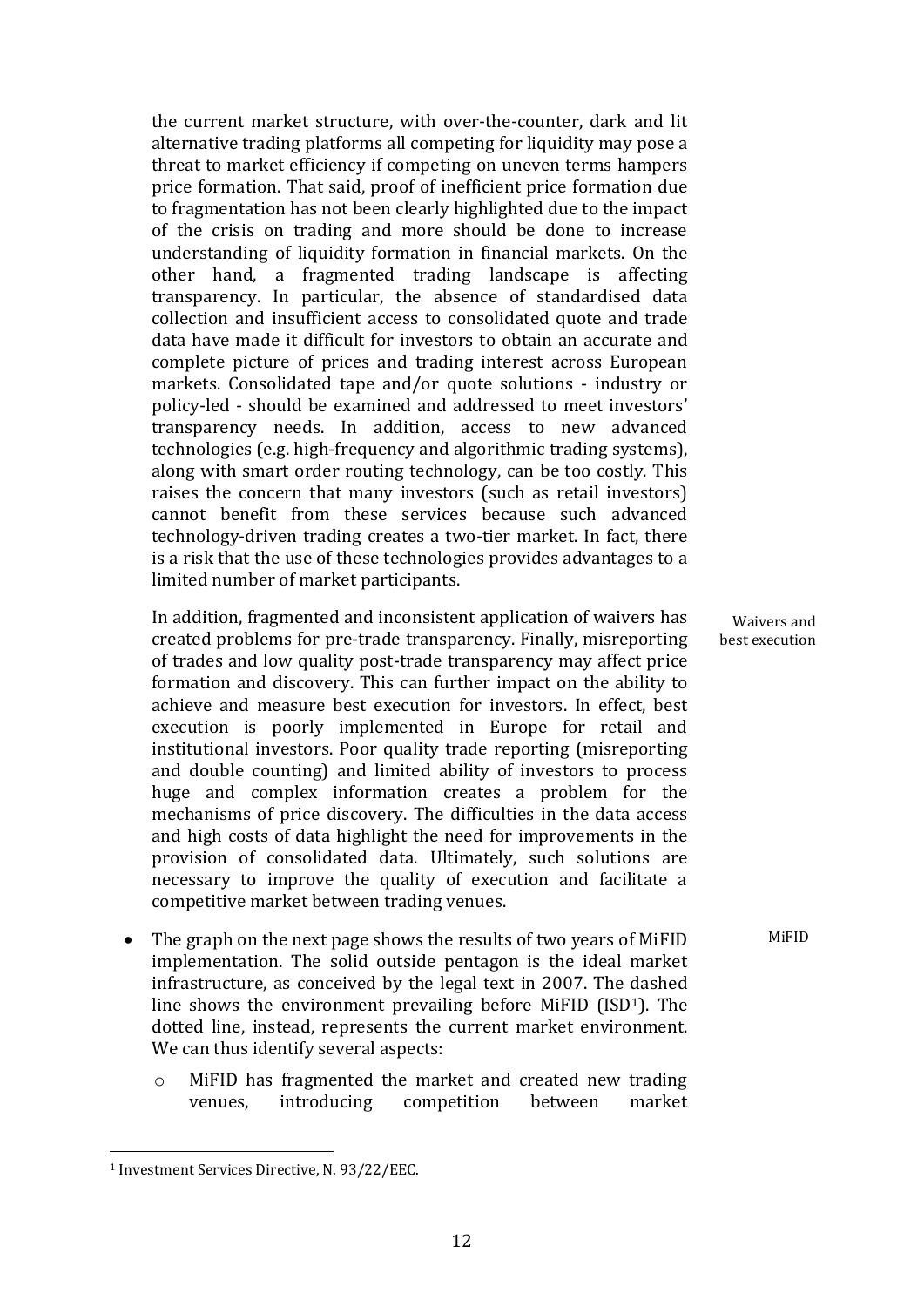infrastructures;

- o Taking into account all trading venues, overall liquidity has increased post-MiFID, though this may not have benefitted end-investors who do not often have direct access to these new platforms. However, liquidity has been fragmented, thereby diminishing the market share of pre‐MiFID trading platforms. Trading has been concentrated on 'blue chips', leaving small and mid‐cap securities with even lower liquidity than they traditionally have, thereby reducing efficient investor choice;
- o Fragmentation, enhanced by new high‐frequency systems, may have negative effects on transparency. Most notably, some market players have exempted themselves from transparency rules. There is poor access to consolidated pre‐ and post‐trade market data, as well as insufficient standardisation of data, especially for OTC data. This impedes consolidation and the disclosure of high-quality data;
- o Promoting instantaneous efficient arbitrage between trading venues, through smart order routing, creates the economic condition for a satisfactory price formation mechanism;
- o Best execution, which is not based exclusively on price in the EU, is not functioning optimally. In effect, costs of access to multiple trading venues and to consolidated market data have offset the benefits of competition on trading fees for final investors.



#### **Figure 1. MiFID and Equity Markets**

Competition in the post-MiFID environment is, for some areas, still limited to a superficial price war. In effect, many alternative trading platforms are not investing enough to create the infrastructure

Price war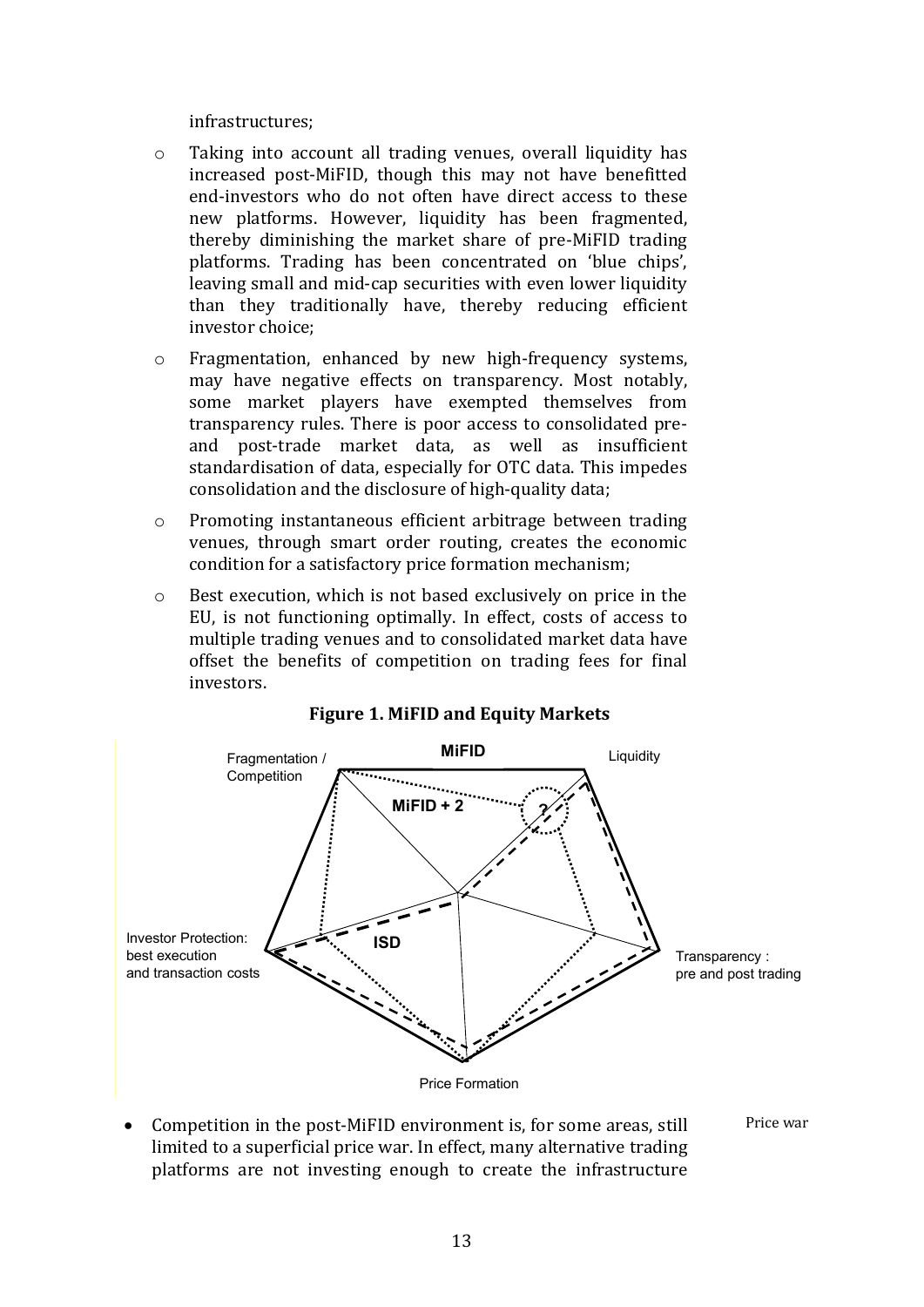necessary to provide a real alternative to stock exchanges. More investment in technology and infrastructure is essential to create a widely‐recognised resilient venue that can efficiently substitute the incumbents in price formation. The Group firmly believes that more should be done to push further investment in technology and infrastructure to increase competition, not only on price but on the feasibility of alternative infrastructures, to stand alone as real independent and profitable liquidity platforms. However, this should be induced without interfering with the business models and commercial decisions of players.

- The endorsement by European regulators to extend MiFID to nonequity markets (e.g. OTC derivatives and bond markets), especially for transparency and business conduct standards, is in principle welcomed. The way in which this is implemented should be carefully assessed, as markets and financial products differ significantly across asset classes. Markets are different in the way products are executed, then cleared and finally settled.
- The increased competition in the post-trading sector, unleashed by the competition between trading venues in the upstream market, due to MiFID, has begun to lower barriers to market entry and to reduce transaction costs. However, costs are still relatively high compared to the USA. The Group welcomes the initiative of the European Commission to draft a comprehensive legal framework for clearing and settlement across asset classes. Centralised solutions for clearing and settlement, also for off-exchange instruments, may strengthen post-trading infrastructure. However, risks should be carefully examined and supervision strongly pursued, as risk will be transferred and mitigated but concentrated into few infrastructures. In order to be efficient, centralised clearing and settlement arrangements should be conditioned to the specific characteristics of the product in question, taking into consideration factors such as liquidity, availability of prices, and external risks. In relation to over-the-counter derivatives, not all standardised products can be centrally cleared, and bilateral clearing cannot be simply removed or excessively burdened by stricter requirements for non-financial companies that require customised derivatives for hedging purposes.
- The informational role of third-parties is essential for the smooth and efficient functioning of financial markets. Neutral and independent market information can help to minimise the incidence of adverse selection and moral hazard that structurally affect capital markets. Restoring confidence in the quality, reliability, and independence of credit ratings should be a priority for European regulators. The Group welcomes the new regulation on Credit Rating Agencies, which will bring more efficient methodologies and mechanisms to their operations. Finally, an excessive use of ratings may create pro‐cyclical effects on the business of regulated financial institutions. Therefore, the Group

MiFID extension

Post‐trading

Ratings and regulation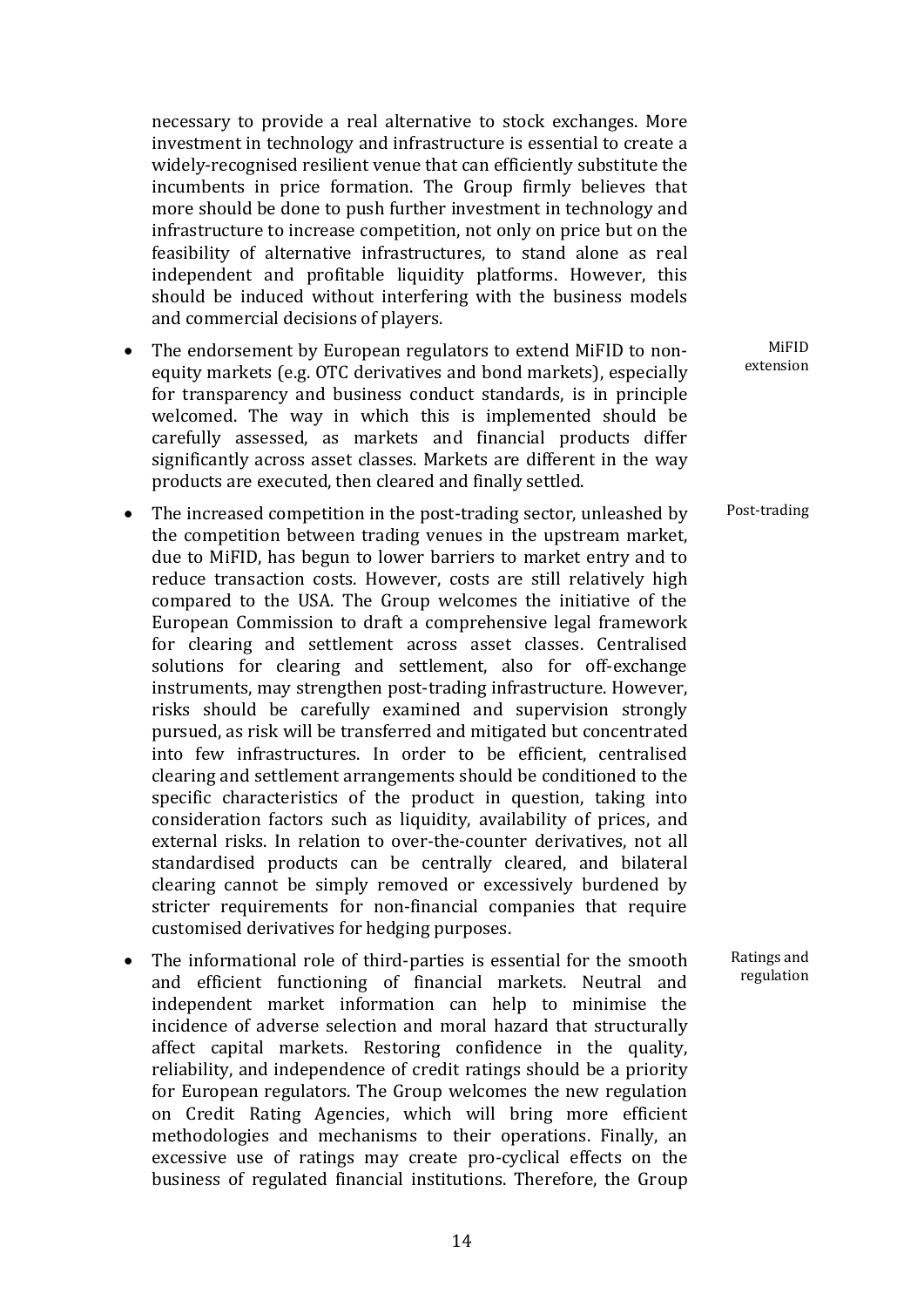believes that regulators should be more selective in the use of ratings for regulatory purposes. Credit ratings are a useful tool to supplement investors' analysis of the credit quality of a given financial instrument, but issued ratings should not be promoted as a substitute for thorough due diligence.

#### **Competitiveness of EU Markets**

The European Investors' Working Group acknowledges the importance of the global competitiveness of an integrated EU market. Financial markets are global and, in the Group's view, it is crucial that the competitiveness of our markets is not damaged by the regulatory response to the crisis. Competitiveness means more opportunities to diversify portfolios and to attract investment into our economies, as well as a decrease in transaction costs. The Group welcomes the increased coordination at G20 level when it comes to key regulatory and supervisory policy choices. However, implementation will remain at regional or national level, and this will happen with a different speed and intensity in different jurisdictions. The European Commission should carefully monitor the way in which the G‐20 conclusions are globally implemented, in order to ensure that the competitiveness of the Single Market is not undermined. Therefore, the Group recommends actions against regulatory and supervisory arbitrages.

• Compensation schemes in Europe should be designed in order to strike the right balance between two targets: reduction of moral hazard and coherence with the long-term sustainable targets of the firm on the one side; and the offer of competitive compensation schemes aimed at keeping talent in Europe on the other. Compensation schemes

> Regulatory and

supervisory arbitrages

> Small and mid‐ cap

- Regulatory and supervisory arbitrages are sources of instability and concern, especially for institutional investors. As such, these issues should be avoided whenever possible, as they promote a 'race to the bottom' for the quality of regulatory standards. Consistent regulatory action and international cooperation may together avoid such an inefficient outcome. Member States should avoid unjustified gold‐plating and national financial authorities should cooperate much more in supervising our financial markets. The Group is concerned about how European regulations have been implemented at Member State level.
- Transatlantic dialogue should lead to a parallel implementation of a key set of regulatory standards (in particular, prudential capital requirements, which will be designed by the Basel Committee, and IFRS standards). Convergence around a specific set of standards will be achievable provided that leading economies, such as the US, accept such a uniform framework. The Group is concerned about partial convergence, which does not include relevant markets. Convergence of standards
- The fact that EU directives apply equally to major listed companies and small or mid‐capitalised companies has created a dissuasive listing environment for small and mid‐cap companies. Despite the original intention of meeting their needs by creating exchange‐ regulated markets based on national law and exemptions from all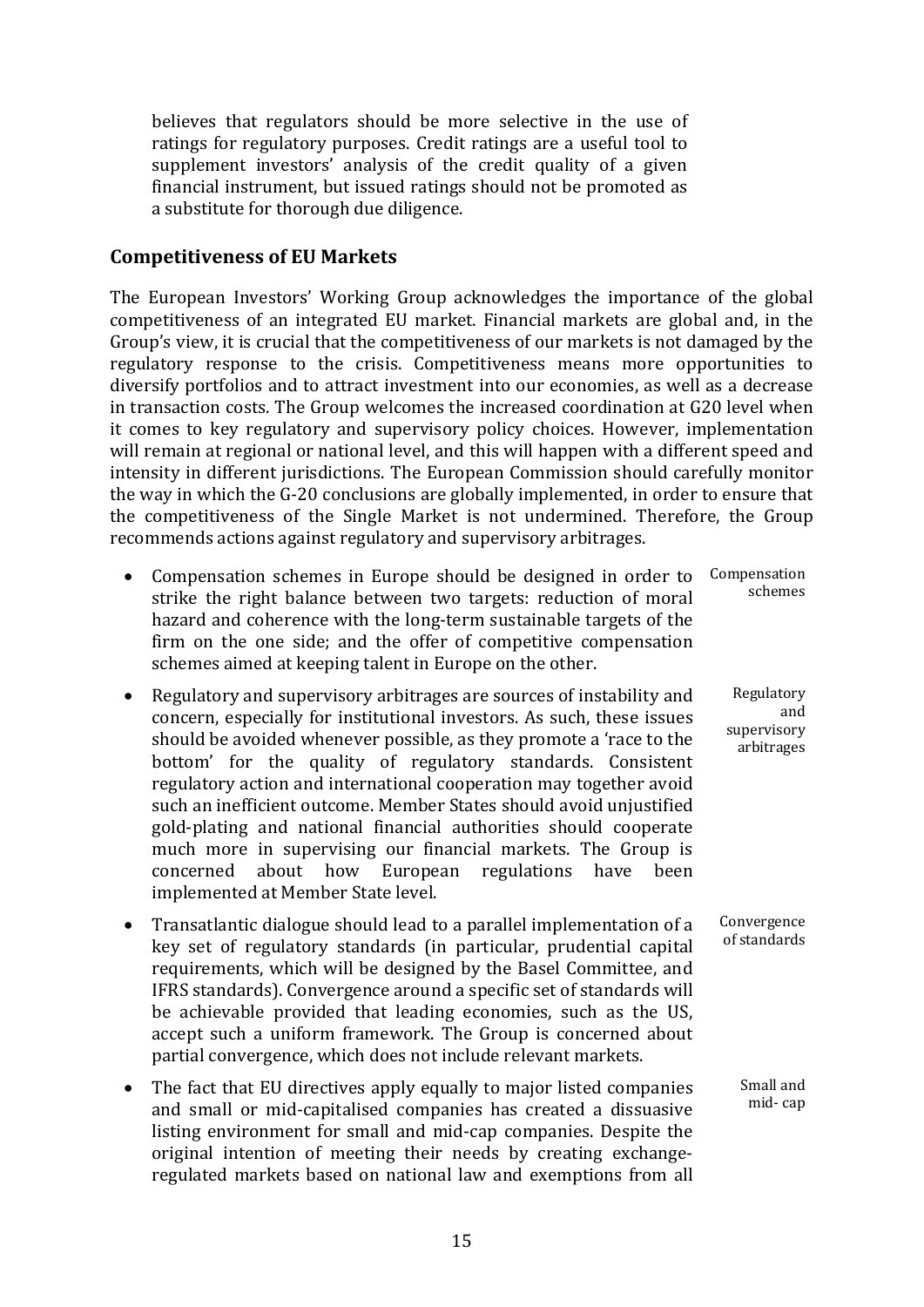major FSAP rules, it seems that the EU pool of liquidity is scarcely financing companies that represent the future economy (e.g. start‐ up companies, where innovation and new ideas are frequently cultivated). As in the US, the EU should adapt listing requirements in order to favour access to small and medium size issuers to regulated markets and exchange‐regulated markets.

• The European supervisory system should permit a company-level passport for cross‐border European groups. In the path laid out by the European passport, such a system would enable free allocation of internal control/risk management functions in European centres of expertise, thereby not requiring duplication at a local level on a legal entity basis.

Company Law and Governance

#### **Quality of Supervision**

within ESMA).

The European Investors' Working Group welcomes the current legislative reform for a new supervisory architecture of European financial markets.

| • The Group believes in the introduction of a pan-European<br>supervisory structure, with adequate powers to support and<br>encourage the development of a single market in financial services.<br>It is fundamental for investors that Member States do not retreat at<br>national level, but that they work for international solutions that<br>allow more peer review and collegiality of decisions.                                                                            | Scope and<br>functions       |
|------------------------------------------------------------------------------------------------------------------------------------------------------------------------------------------------------------------------------------------------------------------------------------------------------------------------------------------------------------------------------------------------------------------------------------------------------------------------------------|------------------------------|
| • Within the new supervisory structure, the EIWG believes there<br>should be room for a greater involvement of retail and institutional<br>investors in the process of definition and implementation of<br>financial regulation. This could happen, for instance, through the<br>definition of a minimum number of investors' representatives<br>within the market participants committees that have already been<br>defined (such as the Securities and Markets Stakeholder Group | More investor<br>involvement |

- The institutional framework for the interaction between the European Systemic Risk Board (ESRB) and the European System of Financial Supervisors (ESFS) should be clearer. Guidelines are needed to establish when micro and macro supervisory levels should intervene and promote actions on the same issue at the respective lower or upper stage of supervision. The scope of each authority should be more clearly specified. ESRB and **ESFS**
- The new system, especially for what concerns the ESFS, should be truly European in scope if we want to avoid a balkanisation of EU financial markets and prevent future threats to the Single Market in such a crucial area. It is in this context that the EIWG believes that veto positions should no longer be allowed. With the appropriate safeguards for Member States' fiscal sovereignty, we believe that majority voting should become the rule for the approval of final Majority vote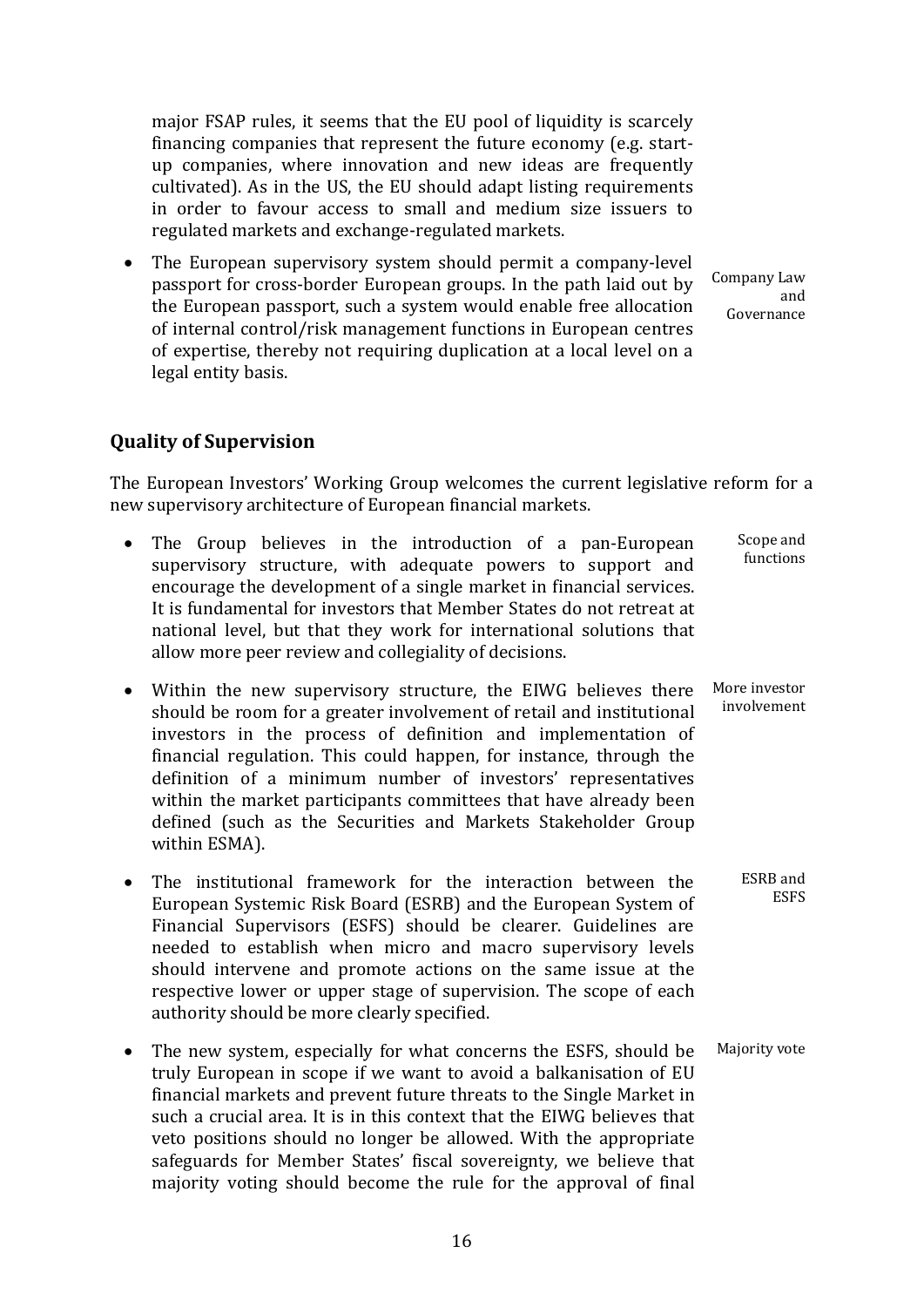binding decisions. Simple majority rule within the new Authorities should be promoted for most decisions if these bodies want to exercise meaningful supervisory and regulatory powers. Otherwise, no significant progress will have been achieved since the creation of the level 3 Lamfalussy committees.

- The Group is firmly convinced that a set of binding standards is fundamental to the implementation of current regulation and the future Rulebook. The only relevant exceptions should be those relating to fundamental differences in legal systems. Instead, gold‐ plating solutions should be always considered as a threat to a European integrated market and detrimental to the interests of retail and institutional investors. Moreover, a level playing field could potentially unleash beneficial competition between alternative investments across European national markets, lowering transaction costs and improving investment choice for final investors.
- The patchy and uncoordinated responses to the collapse of Lehman Brothers have definitely proven that a Single EU Market also needs single emergency procedures. Such procedures (e.g. harmonised rules for the immediate suspension of trading of listed shares across platforms) should be one of the tools in the hands of the new European Securities Markets Authority (ESMA). This is crucial if we want to protect financial stability throughout the EU in the event of a sudden default, for example. This is why the EIWG welcomes the provisions suggested by the Commission in the case of "developments which may seriously jeopardise the orderly functioning and integrity of financial markets or the stability of the whole or part of the financial system".
- Finally, the EIWG considers the new Authorities' independence to be of paramount importance for the supervision of our markets. Such independence should be granted not only to the key officials and to the staff, but also to the three new legal authorities as a whole. The Group acknowledges the legal limits set by European case law (Meroni  $case^2$ ), which  $-$  as defined by the Treaty  $-$  limits the possibility to delegate to independent bodies rule‐making powers that the Commission itself does not possess. The case also stated that the Commission should retain oversight of these bodies and it will be responsible for the manner in which they are performed. With this in mind, we still believe in the possibility to set up a system that would *de facto* make such independence more likely. We acknowledge the need of the Commission, which maintains the monopoly over legal initiative, to be the formal rule‐ maker. At the same time, given the Commission's presence within the Authorities, any proposal would not come as a surprise.

Binding standards

Emergency procedures

Independence

 2 Case 9/56 Meroni v. High Authority [1957‐8] ECR 133